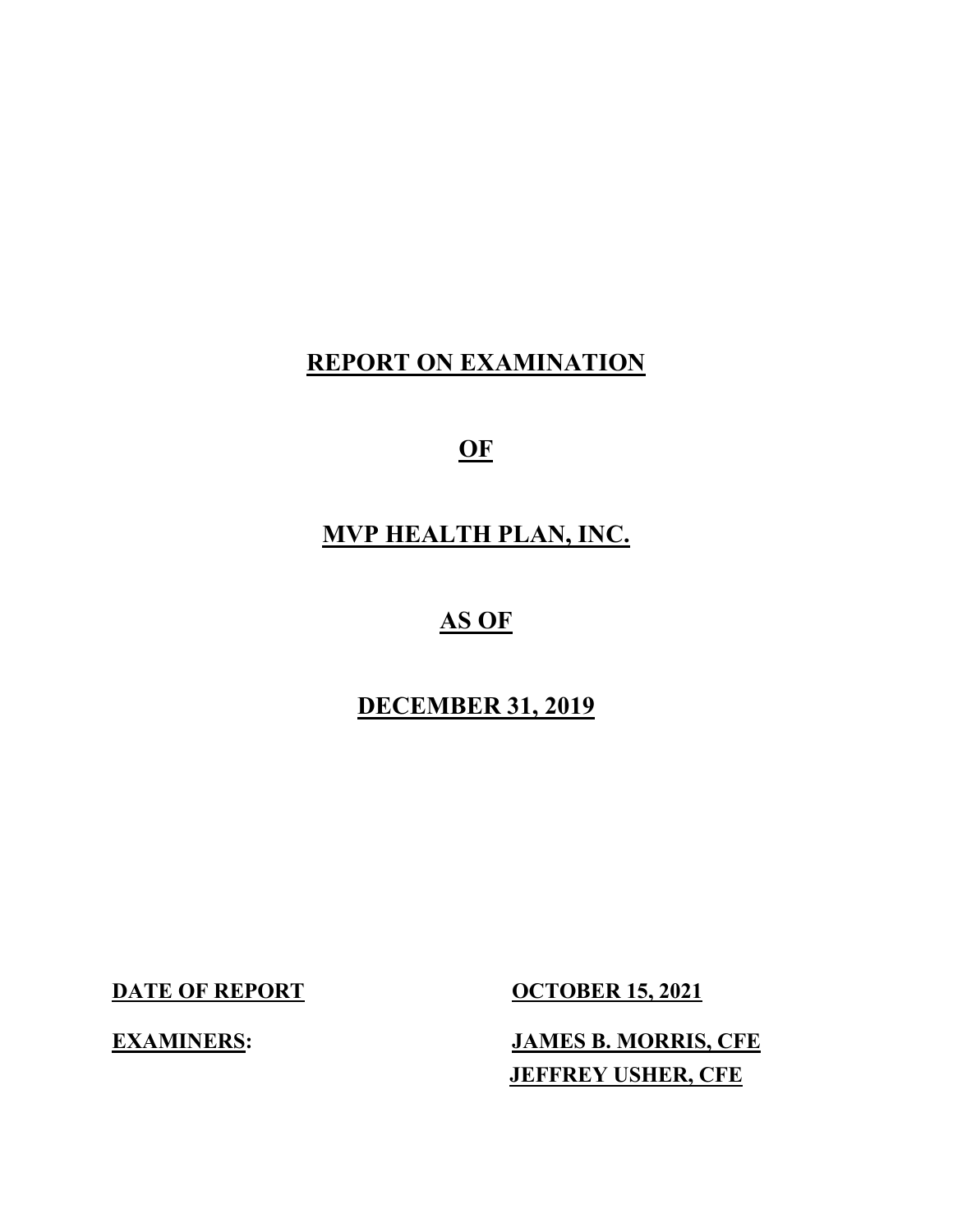## **TABLE OF CONTENTS**

| <b>ITEM NO.</b> |                                                                                                                                                                                                                                                                 | PAGE NO.                                   |
|-----------------|-----------------------------------------------------------------------------------------------------------------------------------------------------------------------------------------------------------------------------------------------------------------|--------------------------------------------|
| 1.              | Scope of the examination                                                                                                                                                                                                                                        | 3                                          |
| 2.              | Description of the HMO                                                                                                                                                                                                                                          | 5                                          |
|                 | Corporate governance<br>A.<br>Territory and plan of operation<br><b>B.</b><br>Reinsurance<br>$C_{\cdot}$<br>Holding company system<br>D.<br>Significant operating ratios<br>Ε.<br>Affirmation of prior report on examination<br>F.<br>New York Supplement<br>G. | $\tau$<br>13<br>15<br>16<br>21<br>22<br>22 |
| 3.              | Financial statements<br><b>Balance</b> sheet<br>$A_{\cdot}$<br><b>B.</b><br>Statement of revenue and expenses, and capital<br>and surplus                                                                                                                       | 24<br>25<br>27                             |
| 4.              | Claims unpaid                                                                                                                                                                                                                                                   | 28                                         |
| 5.              | Subsequent events                                                                                                                                                                                                                                               | 28                                         |
| 6.              | Compliance with prior report on examination                                                                                                                                                                                                                     | 30                                         |
| 7.              | Summary of comments and recommendations                                                                                                                                                                                                                         | 31                                         |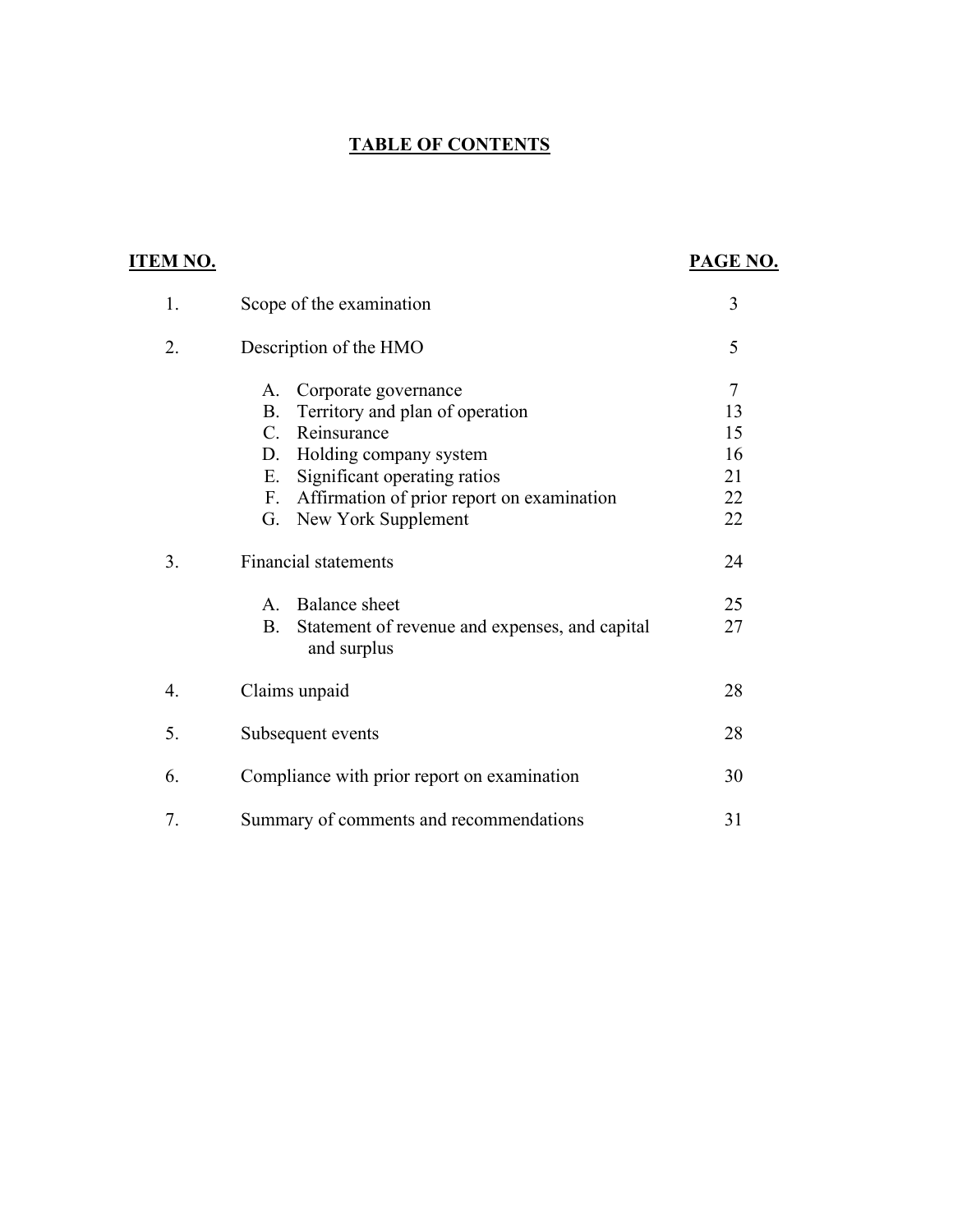

**KATHY HOCHUL ADRIENNE A. HARRIS** Governor **Acting Superintendent** 

October 15, 2021

Honorable Adrienne A. Harris Acting Superintendent of Financial Services Albany, New York 12257

Madam:

Pursuant to the requirements of the New York Insurance Law and the New York State Public Health Law, and acting in accordance with the instructions contained in Appointment Number 32179, dated December 21, 2020, attached hereto, we have made an examination into the condition and affairs of MVP Health Plan, Inc., a not-for-profit health maintenance organization ("HMO") issued a certificate of authority by the New York State Department of Health ("NYSDOH") under the provisions of Article 44 of the New York Public Health Law, as of December 31, 2019. The following report is respectfully submitted.

The examination was conducted remotely due to the restrictions relating to the COVID-19 pandemic.

Wherever the designations "MVPHP" or the "HMO" appear herein, without qualification, they should be understood to indicate MVP Health Plan, Inc.

Wherever the designation "MVP Companies" appears herein, without qualification, it should be understood to indicate MVP Health Plan, Inc., MVP Health Insurance Company and MVP Health Services Corp., collectively.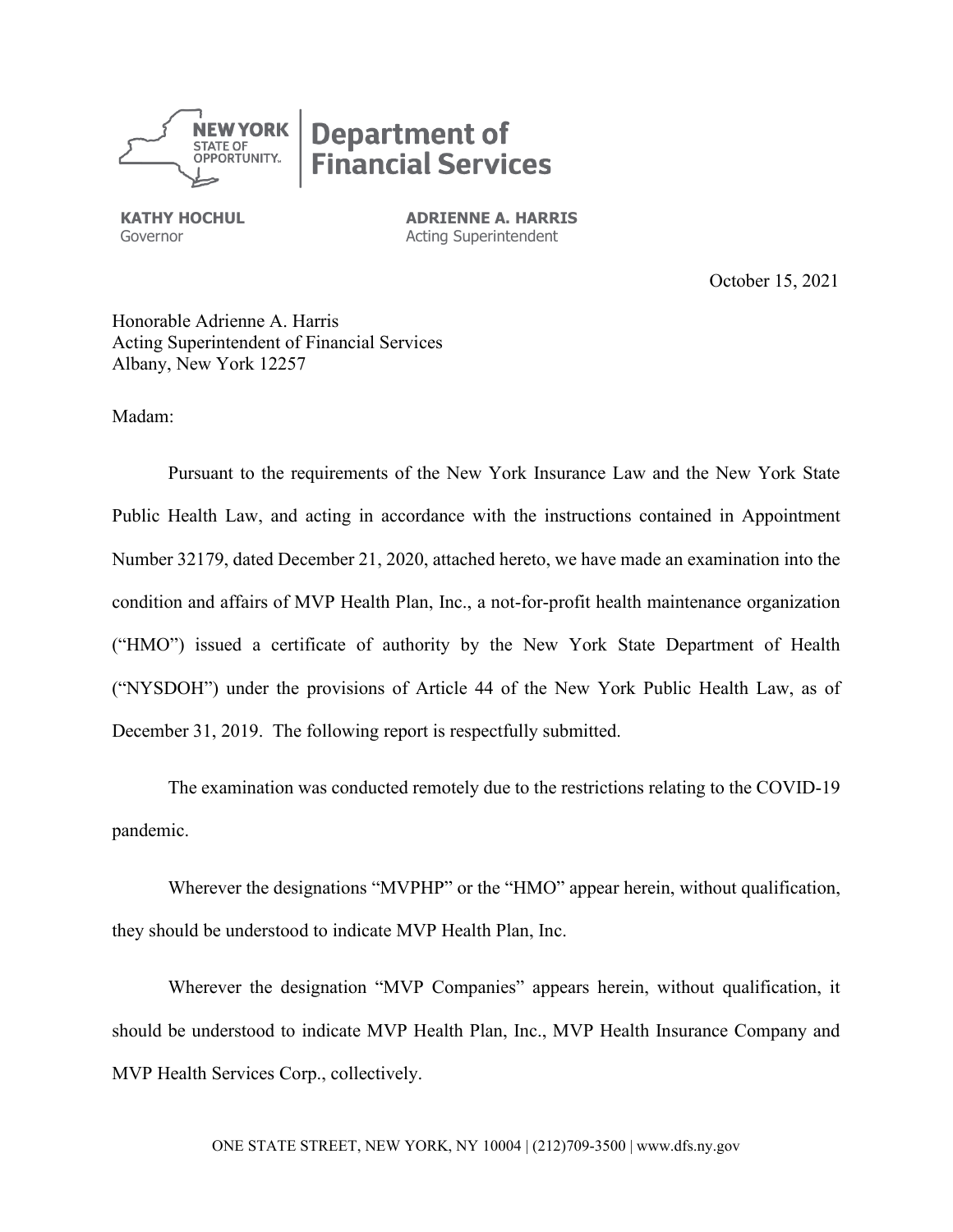Wherever the designation "MVP" appears herein, without qualification, it should be understood to indicate MVP Health Care, Inc., the ultimate parent of the MVP Companies.

Wherever the designation the "Department" appears herein, without qualification, it should be understood to indicate the New York State Department of Financial Services.

A separate Medical Loss Ratio ("MLR") examination of MVPHP was conducted as of December 31, 2019, to assess compliance with the requirements of Title 45 of the Code of Federal Regulations, Part 158, which implements Section 2718 of the Public Health Service Act. A separate report will be submitted.

Concurrent financial and MLR examinations were made of MVP Health Insurance Company ("MVPHIC"), a New York for-profit insurance company licensed pursuant to the provisions of Article 42 of New York Insurance Law and MVP Health Services Corp. ("MVPHSC"), a not-for-profit corporation licensed pursuant to the provisions of Article 43 of New York Insurance Law. These two companies are affiliates within the MVP holding company system as detailed herein. Separate reports have been submitted for each of the above entities.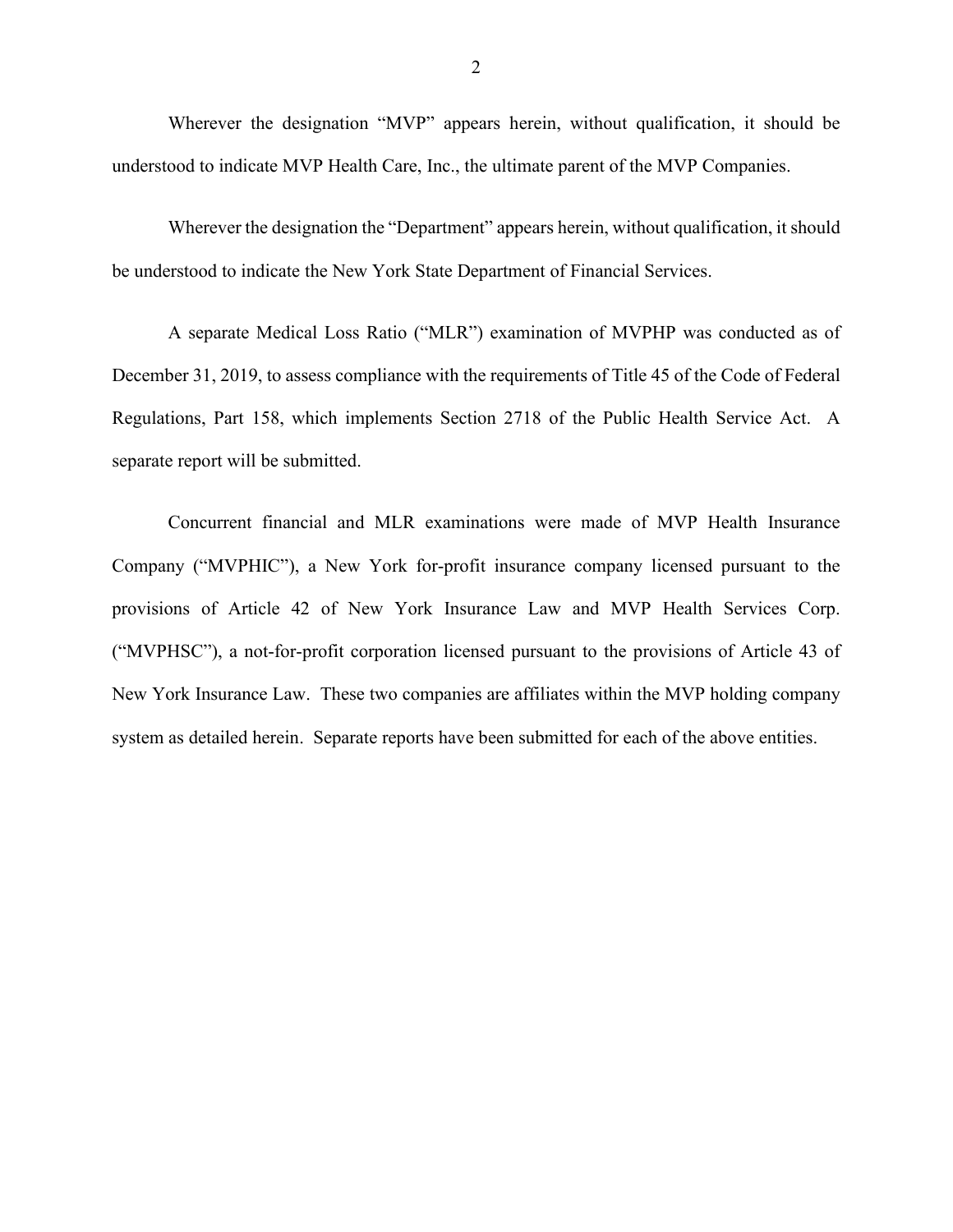#### **1. SCOPE OF EXAMINATION**

The prior examination of the HMO was conducted as of December 31, 2016. This examination of the HMO was a financial examination as defined in the National Association of Insurance Commissioners ("NAIC") *Financial Condition Examiners Handbook, 2020 Edition* (the "Handbook") and covered the three-year period January 1, 2017 through December 31, 2019. The examination was conducted observing the guidelines and procedures in the Handbook. Where deemed appropriate by the examiners, transactions occurring subsequent to December 31, 2019 were also reviewed.

 The examination was conducted on a risk-focused basis in accordance with the provisions of the Handbook, which provides guidance for the establishment of an examination plan based on the examiners' assessment of risk in the HMO's operations and utilizes that evaluation in formulating the nature and extent of the examination. The examiners planned and performed the examination to evaluate the HMO's current financial condition, as well as to identify prospective risks that may threaten the future solvency of MVPHP.

The examiners identified key processes, assessed the risks within those processes, and assessed the internal control systems and procedures used to mitigate those risks. The examination also included an assessment of the principles used and significant estimates made by management, an evaluation of the overall financial statement presentation, and determined management's compliance with the Department's statutes and guidelines, Statutory Accounting Principles, as adopted by the Department, and NAIC annual statement instructions.

Information concerning the HMO's organizational structure, business approach, and control environment was utilized to develop the examination approach. The examination evaluated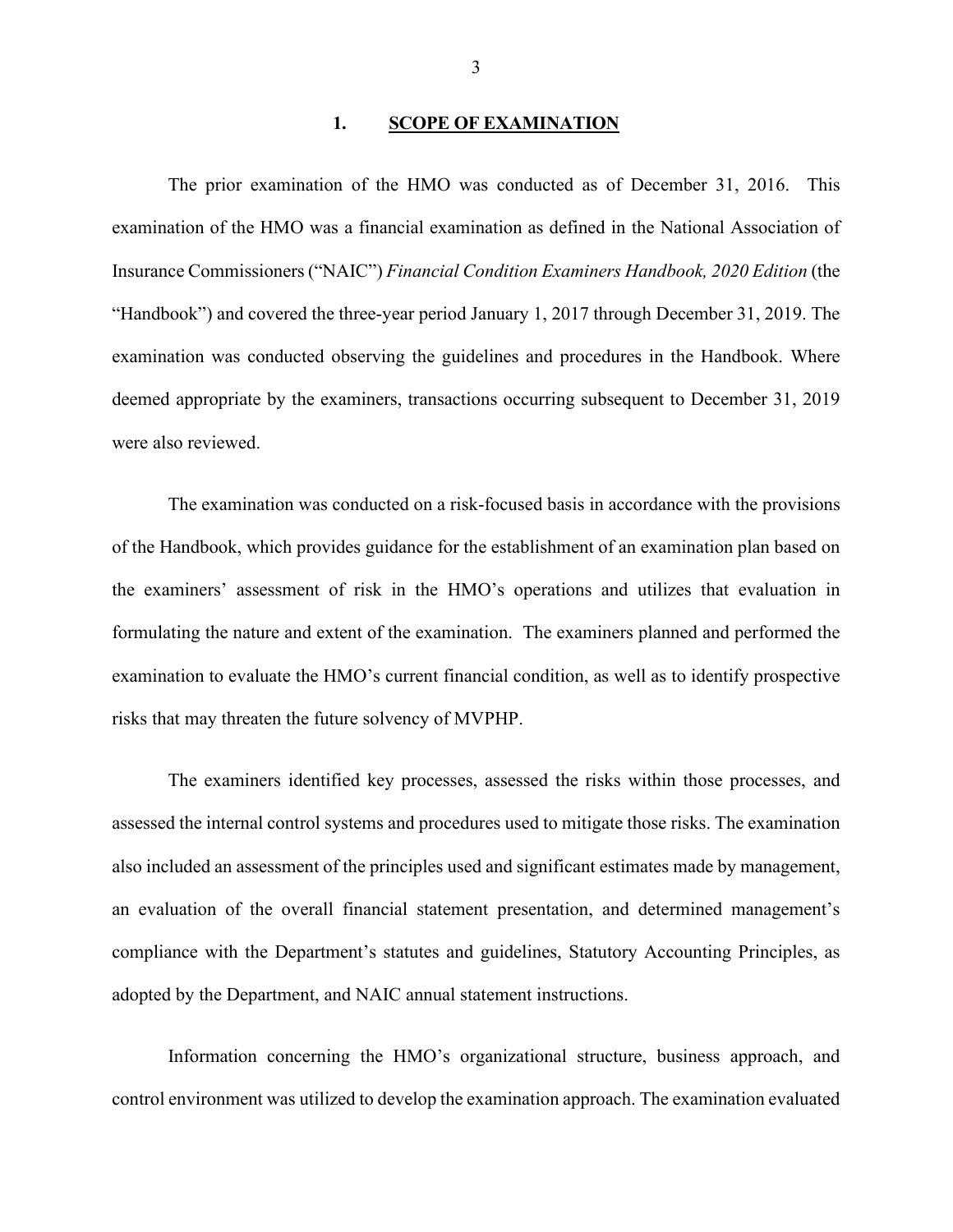the HMO's risk management activities in accordance with the NAIC's nine branded risk categories. These categories are as follows:

- Pricing / Underwriting
- Reserving
- Operational
- Strategic
- Credit
- Market
- Liquidity
- Legal
- Reputational

The examination also evaluated MVPHP's critical risk categories in accordance with the

NAIC's ten critical risk categories. These categories are as follows:

- Valuation / Impairment of Complex or Subjectively Valued Invested Assets
- Liquidity Considerations
- Appropriateness of Investment Portfolio and Strategy
- Appropriateness / Adequacy of Reinsurance Program
- Reinsurance Reporting and Collectability
- Underwriting and Pricing Strategy/Quality
- Reserve Data
- Reserve Adequacy
- Related Party / Holding Company Considerations
- Capital Management

The HMO was audited annually during the years 2017 through 2019 by the accounting

firm KPMG, LLP ("KPMG"). The HMO received an unmodified opinion in each of those years.

Certain audit work papers of KPMG were reviewed and relied upon in conjunction with this

examination. A review was also made of the ultimate parent's corporate governance structure,

which included its Internal Audit function and Enterprise Risk Management program, as they

relate to the HMO.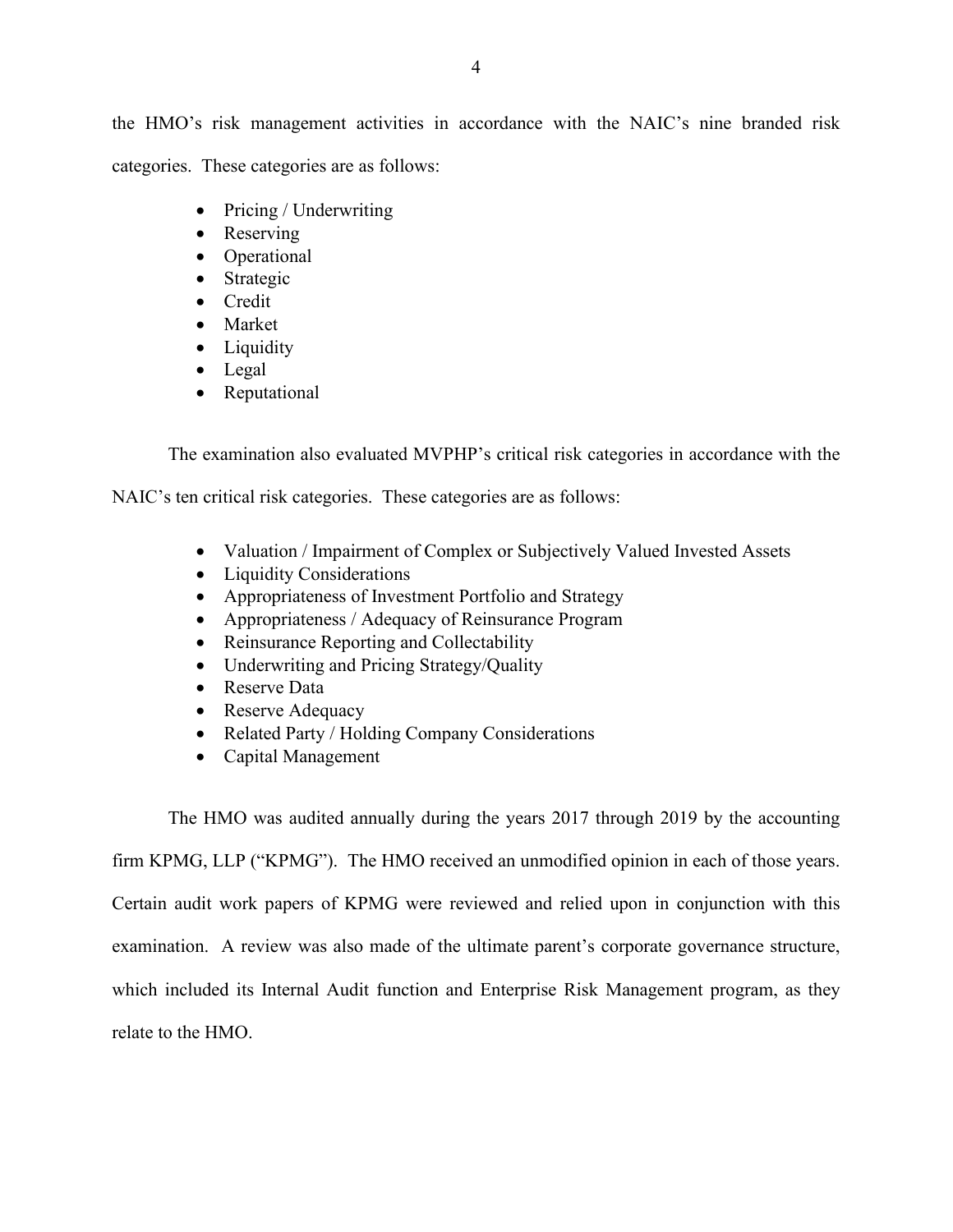A review was made of the HMO's compliance with the provisions of Insurance Regulation No. 118 (11 NYCRR 89), "Audited Financial Statements." This regulation is based on the Model Audit Rule ("MAR"), as established by the NAIC, and all references to MAR within this report may be interpreted as reference to Insurance Regulation No. 118 (11 NYCRR 89).

Additionally, as part of this examination and in accordance with the provisions of the Handbook, a review was made of MVPHP's computer systems and operations that support MVPHP, on a risk-focused basis. Compliance with the provisions of the Financial Services Regulation Part No. 500 (23 NYCRR 500) – "Cybersecurity Requirements for Financial Services Companies" was also assessed.

This report on examination is confined to financial statements and comments on those matters which involve departures from laws, regulations or rules, or which require explanation or description.

#### **2. DESCRIPTION OF THE HMO**

MVP Health Plan, Inc. is a New York State not-for-profit health maintenance organization incorporated on July 30, 1982, pursuant to Section 402 of the New York Not-For-Profit Corporation Law, for the purpose of operating as a health maintenance organization, as such term is defined in Article 44 of the New York Public Health Law, to deliver health care services in New York and Vermont. MVPHP received its Certificate of Authority from the NYSDOH on June 1, 1983.

The HMO's incorporators were the board of directors of the Schenectady County Foundation for Medical Care, Inc., a non-profit physicians' association. Simultaneous with the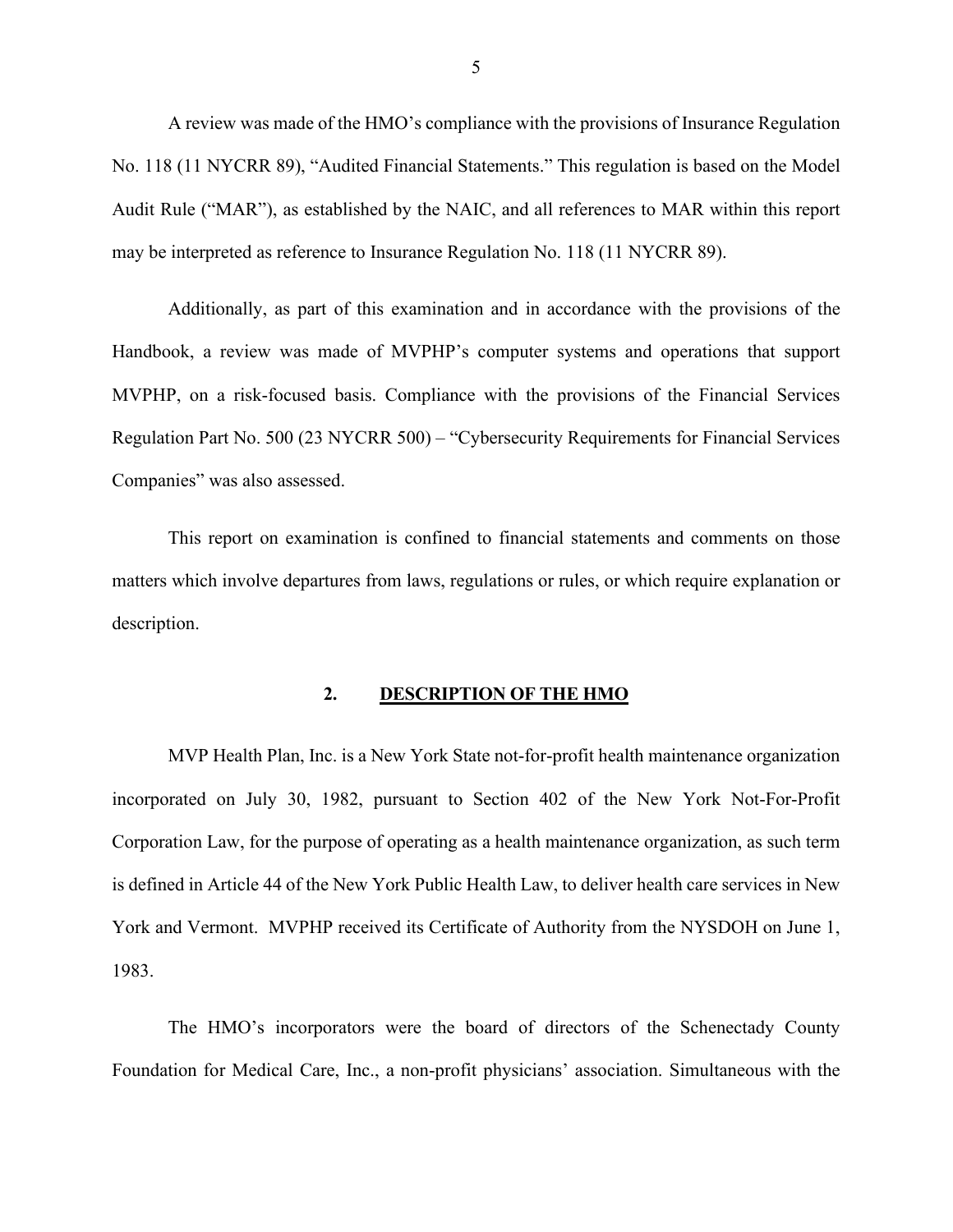incorporation of the HMO, the incorporators formed Mohawk Valley Medical Associates, Inc., a non-profit independent practice association ("IPA"), pursuant to Section 402 of the New York Not-For-Profit Corporation Law.

MVP Health Plan, Inc. is an IPA model HMO. On March 8, 1982, the HMO and Mohawk Valley Medical Associates, Inc. contracted, through an "Independent Practice Association Service Agreement" to work together to provide for the administration of a comprehensive prepaid program of health care and for the delivery of health services. Subsequently, the HMO made similar arrangements with other independent practice associations to achieve the same goal. These arrangements are detailed further under the "Territory and Plan of Operation" section of this report.

On August 30, 2013, the NYSDOH approved MVPHP's request to acquire Hudson Health Plan, Inc. ("HHP"). The Department issued a non-objection letter to the NYSDOH on August 29, 2013, relative to this acquisition. MVPHP is the sole corporate member of HHP, a Tarrytown, New York based Medicaid managed care organization.

MVPHP maintained the following Surplus Note Agreements ("Executed Loan Agreement") with affiliates pursuant to Section 1307 of the New York Insurance Law during the examination period:

1. Per the executed loan agreement dated December 31, 2014, MVPHP issued a Surplus Note to MVPHSC in the amount of \$40 million. NYSDOH Regulation 10 NYCRR §98-1.11(b), requires Article 44 MCOs to obtain approval from the NYSDOH and the Department. The loan was approved by the Department on December 23, 2014. The NYSDOH approved the loan on December 24, 2014. MVPHP's net worth after the requested loan exceeded 12.5%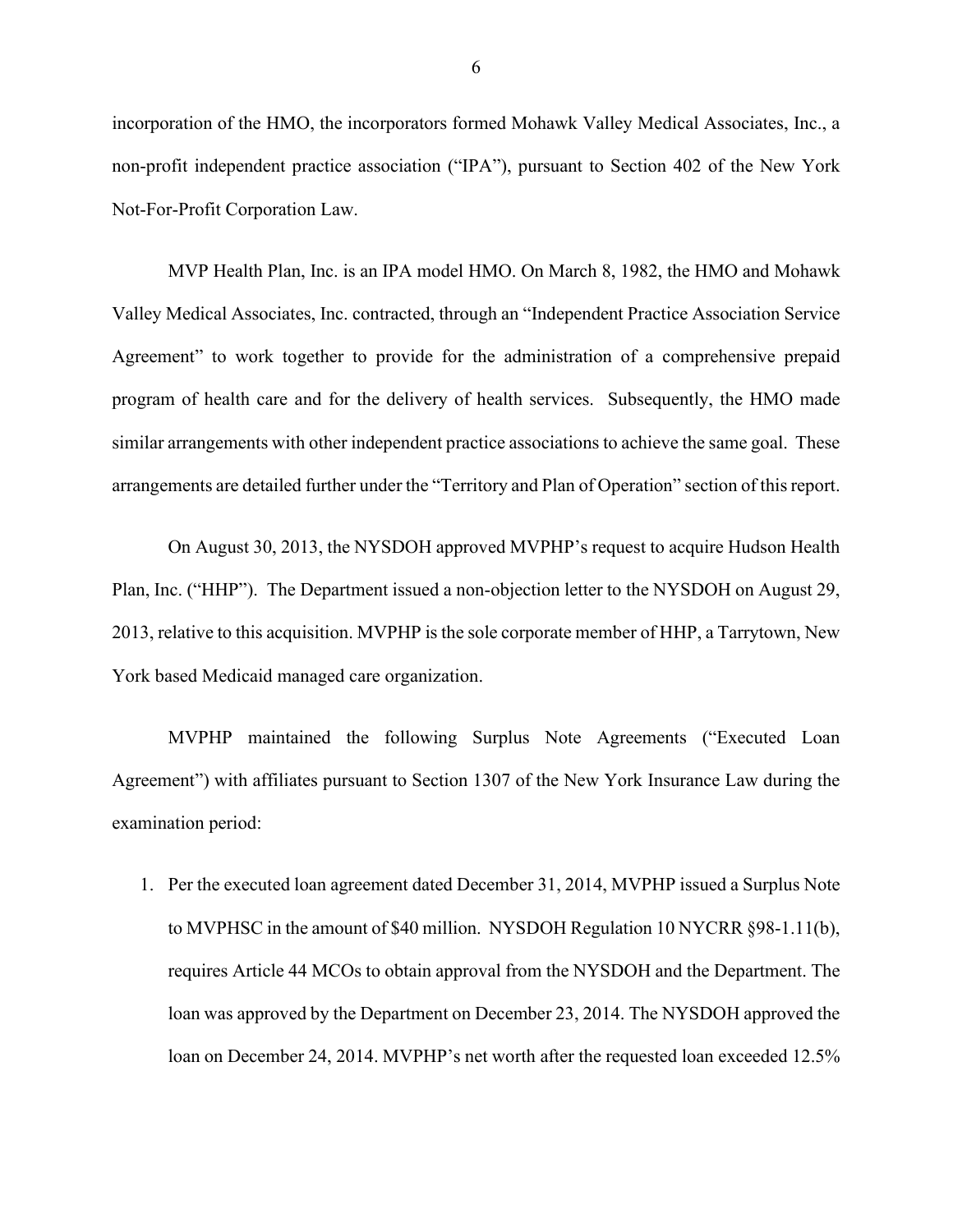of the HMO's annual net premium income as required by NYSDOH's Regulation 10 NYCRR §98-1.11(b)(1).

2. On February 23, 2016, the Department approved MVPHP's request to issue a \$35 million note payable to MVPHSC. The NYSDOH approved the loan on February 24, 2016. The loan payment was completed on March 24, 2016. MVPHP's estimated surplus continued to meet or exceed 12.5% of annual net premium income, as required by NYSDOH Regulation 10 NYCRR §98-1.11(b)(1).

Under the provisions of Part 98-1.11(f) of the Administrative Rules and Regulations of NYSDOH 10 NYCRR 98-1.11(f), each health maintenance organization initiating operations under the authority of Article 44 of the New York State Public Health Law shall establish a deposit in the form of an escrow account for the protection of enrollees, in an amount equal to the greater of five percent of the estimated expenditures for health care services for the year or \$100,000. As of December 31, 2019, the HMO has expenditures for health care services in the amount \$2,423,759,535 and an escrow deposit requirement of \$121,187,977. Pursuant to the provisions of 10 NYCRR 98-1.11(f) of the Administrative Rules and Regulations of the NYSDOH, the HMO established an escrow account in the amount of \$151,589,361 (book/adjusted carrying value), as of December 31, 2019.

#### A. Corporate Governance

Pursuant to the HMO's Certificate of Incorporation and by-laws, management of the HMO is to be vested in a board of directors (the "Board") consisting of not less than nine (9) and not more than fourteen (14) directors. As required by Part 98-1.11(g) of the Administrative Rules and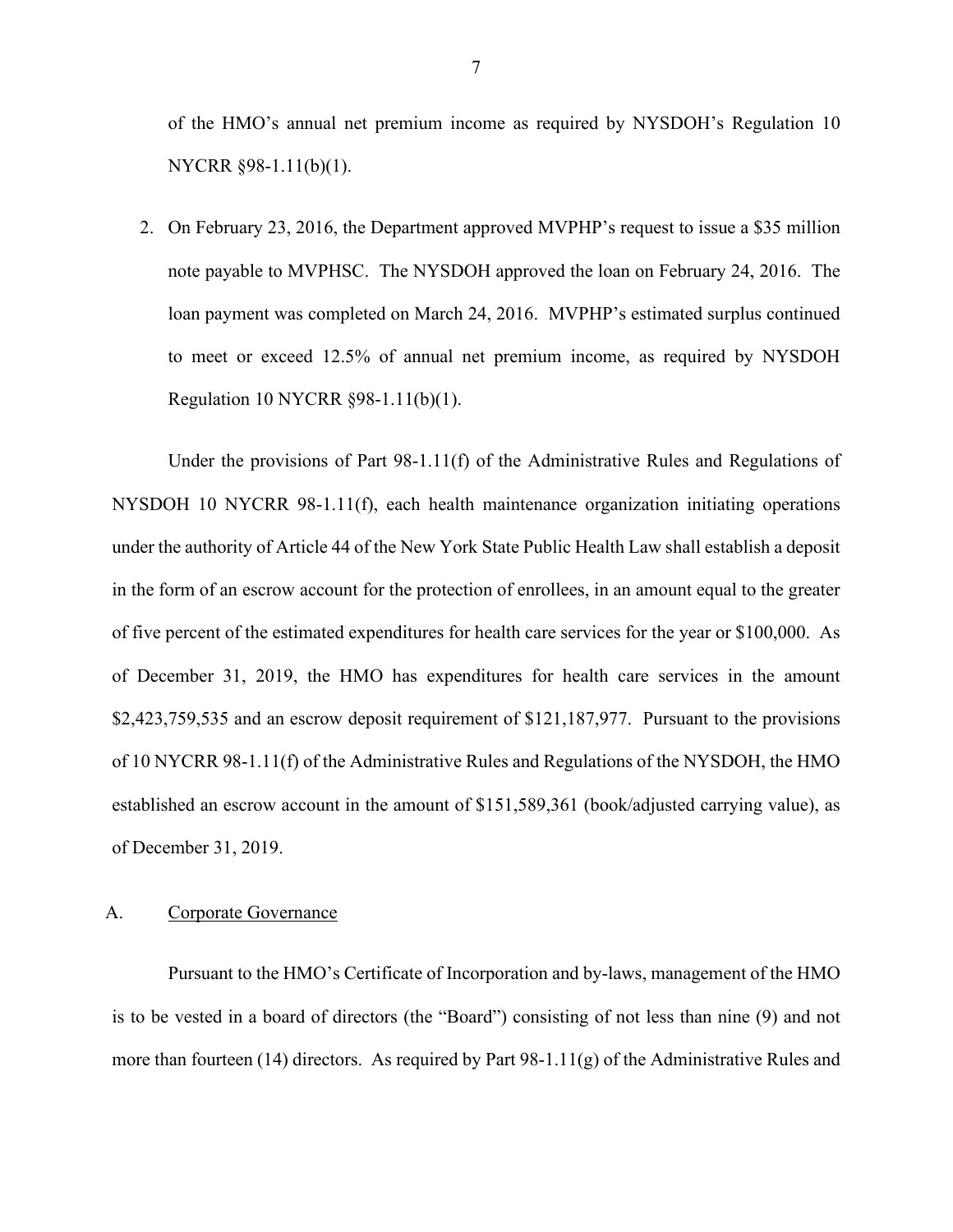Regulations of the NYSDOH, a minimum of twenty percent (20%) of the Board of Directors of the HMO must be comprised of enrollee representatives, and at least one-third (1/3) shall be persons who reside in New York State. As of examination date, the MVPHP Board was comprised of ten (10) independent directors.

As of December 31, 2019, the Board and their principal business affiliation were as follows:

| Name and Residence                             | Principal Business Affiliation                                                                 |  |
|------------------------------------------------|------------------------------------------------------------------------------------------------|--|
| <b>Provider Representatives</b>                |                                                                                                |  |
| Richard Joseph D'Ascoli, M.D.                  | Retired,                                                                                       |  |
| Niskayuna, NY                                  | Ortho NY                                                                                       |  |
| David Spalding Pratt, M.D., MPH<br>Rexford, NY | Retired                                                                                        |  |
| <b>Enrollee Representatives*</b>               |                                                                                                |  |
| Burt Danovitz, Ph.D.                           | Self-employed,                                                                                 |  |
| Clinton, NY                                    | Danovitz Consulting                                                                            |  |
| Alan Paul Goldberg                             | Retired,                                                                                       |  |
| Albany, NY                                     | <b>First Albany Securities</b>                                                                 |  |
| William Reddy                                  | Retired,                                                                                       |  |
| Rochester, NY                                  | Veterans Outreach Center, Inc.                                                                 |  |
| <b>Community Representatives</b>               |                                                                                                |  |
| Lindsay Carroll Farrell                        | CEO/President,                                                                                 |  |
| Ossining, NY                                   | Open Door Family Medical Center                                                                |  |
| Meng-Ling Hsiao, Ph.D.                         | Executive Chief Engineer,                                                                      |  |
| Schenectady, NY                                | <b>GE Power and Water</b>                                                                      |  |
| Curtis Lloyd<br>Albany, NY                     | Vice Chancellor for Human Resources<br>State University of New York – System<br>Administration |  |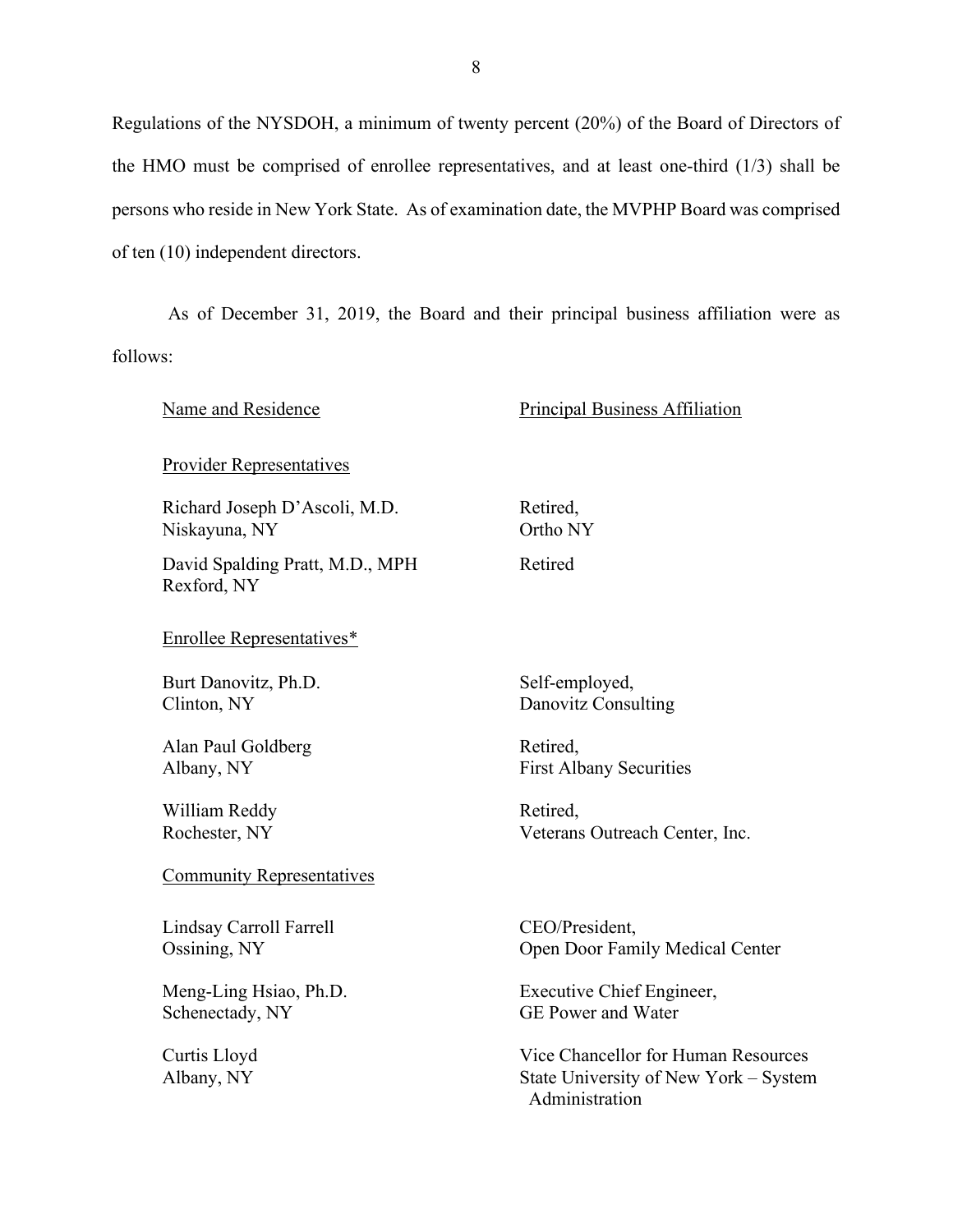| Name and Residence | Principal Business Affiliation     |
|--------------------|------------------------------------|
| Kevin O'Connor     | Director of Economic Development,  |
| Albany, NY         | Albany County Executive's Office   |
| Kimberly A. Zeoli  | CPA / Management Consulting,       |
| Needham, MA        | Deloitte Risk & Financial Advisory |

\*Enrollee representative per Part 98-1.11(g) of the Administrative Rules and Regulations of the Department of Health. The composition of the Board meets the requirements of NYSDOH Regulation 10 NYCRR 98- 1.11(g) as of December 31, 2019.

The Board met at least four times during each calendar year within the examination period. A review of the Board's meeting minutes for meetings held during the examination period revealed that the meetings were generally well attended, with all members attending at least one-half of the meetings they were eligible to attend.

The principal officers of the HMO as of December 31, 2019 were as follows:

| Name                     | Title                                 |
|--------------------------|---------------------------------------|
| Christopher Del Vecchio* | President and Chief Executive Officer |
| Monice Barbero, Esq.     | Secretary                             |
| Karla Ann Austen         | Treasurer and Chief Financial Officer |

\*On September 1, 2019, President Christopher Del Vecchio assumed the position of Chief Executive Officer upon the retirement of Denise V. Gonick Esq.

#### Enterprise Risk Management

The HMO is required to be compliant with Insurance Regulation No. 203 (11 NYCRR 82) as it relates to Enterprise Risk Management ("ERM") and Own Risk Solvency Assessment ("ORSA"). The HMO has a formal ERM framework with defined risk appetites and tolerances for proactively addressing and mitigating risks, including prospective business risks. Exhibit M of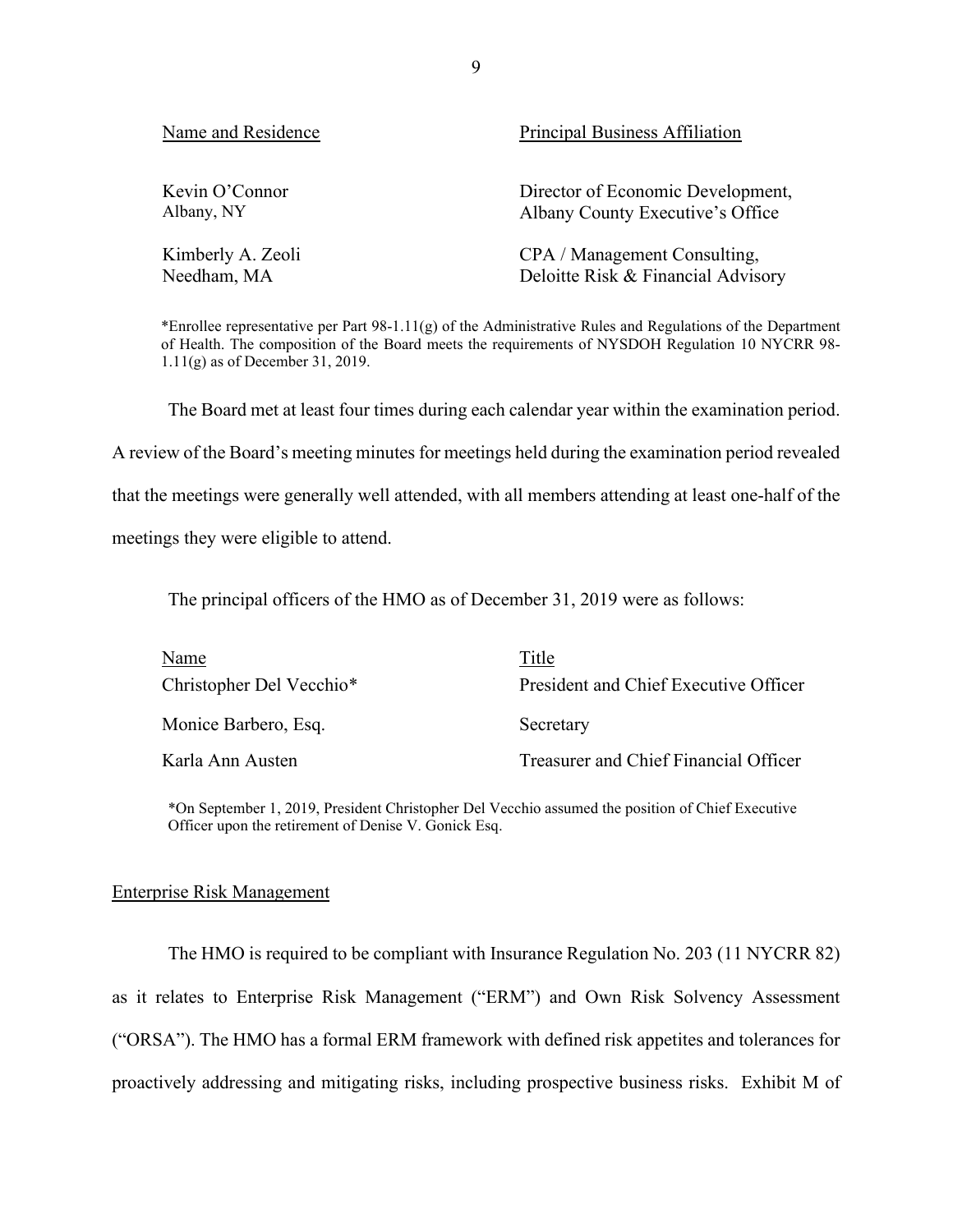the Handbook (*Understanding the Corporate Governance Structure*) was utilized by the examiners as guidance for assessing corporate governance. Overall, it was determined that MVPHP's Board and key executives maintain an effective control environment.

MVP also established multiple management committees that oversee various aspects of its operations, such as the Enterprise Risk Management Committee, Corporate Compliance Committee, and Quality Improvement Committee and its subcommittees. Each of these committees were implemented and are monitored by executive management of MVP in accordance with their charters / governing documents. These management committee charters/ governing documents reflect the Committees' respective purposes.

In October 2019, a Board level committee, the Compliance and Risk Oversight Committee (the "CROC") replaced the Cybersecurity Committee and assumed, in addition to oversight of cybersecurity, certain oversight responsibilities previously held by other Board committees, such as Enterprise Risk Management, and Corporate Compliance, as well as a new oversight responsibility, vendor management. The CROC is responsible for risk and controls and monitoring and reporting on the MVP Companies' overall ERM program.

Additionally, MVP established a Government Affairs Department to address emerging policy issues within the health insurance industry and those facing MVP and all of its affiliates. As issues are identified, MVP establishes leadership teams to gain an understanding of the potential impact to the MVP Companies. These leadership teams are developed to provide recommendations to the members of the executive team which have the responsibility for MVP's strategy relative to emerging issues.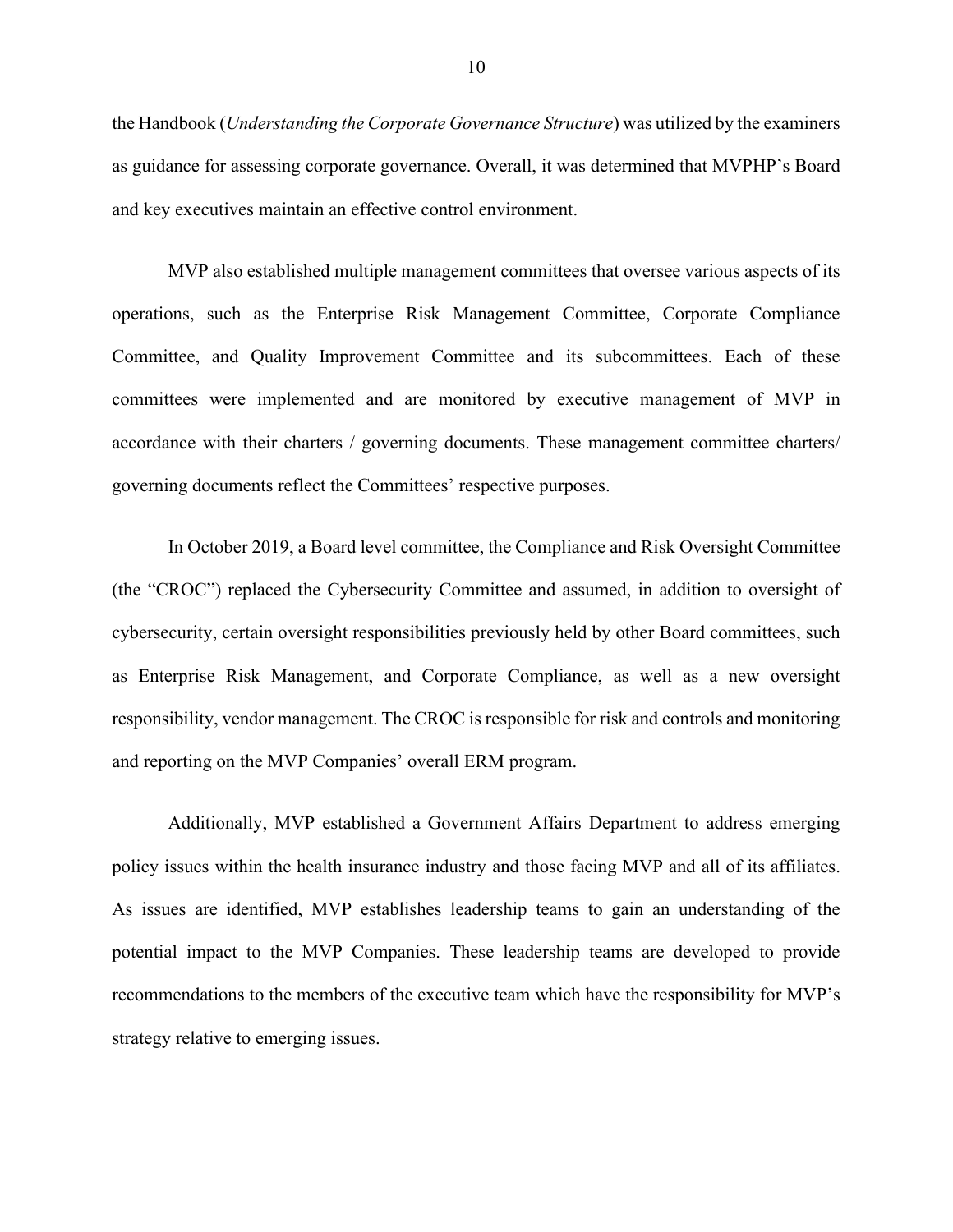#### Information Technology ("IT")

MVP and its subsidiaries have more than 485,000 members across New York and Vermont. MVP manages and maintains a set of computerized application systems to support the Company's business processes. In addition, the Company has a contract for recovery services for its primary facility.

The examination encompassed a review of the controls for financially significant applications, systems and infrastructure. The IT portion of the examination was performed in accordance with the Handbook and utilized applicable procedures found in Exhibit C – *Evaluation of Controls in Information Technology* – of the Handbook.

Controls for financially significant applications, systems, and underlying infrastructure in each of the NAIC Exhibit C Information Technology Work Program areas listed below represent the framework for the scope of this examination. The following control areas were reviewed:

- Align, Plan and Organize;
- Build, Acquire and Implement;
- Deliver, Service and Support; and
- Monitor, Evaluate, and Assess.

Overall, the IT examination team concluded that MVP's IT General Controls ("ITGCs") are "Effective," resulting in the conclusion that ITGCs are reliable for the purposes of this financial examination. The IT review's conclusions were based on inquiry, observation, inspection of documentation, independent research, and a review of third-party workpapers.

The IT examination team also assessed MVPHP's compliance with the provision of the Financial Services Regulation Part 500 (23 NYCRR 500) - Cybersecurity Requirements for Financial Services Companies. It was concluded that MVP was compliant with the sections of the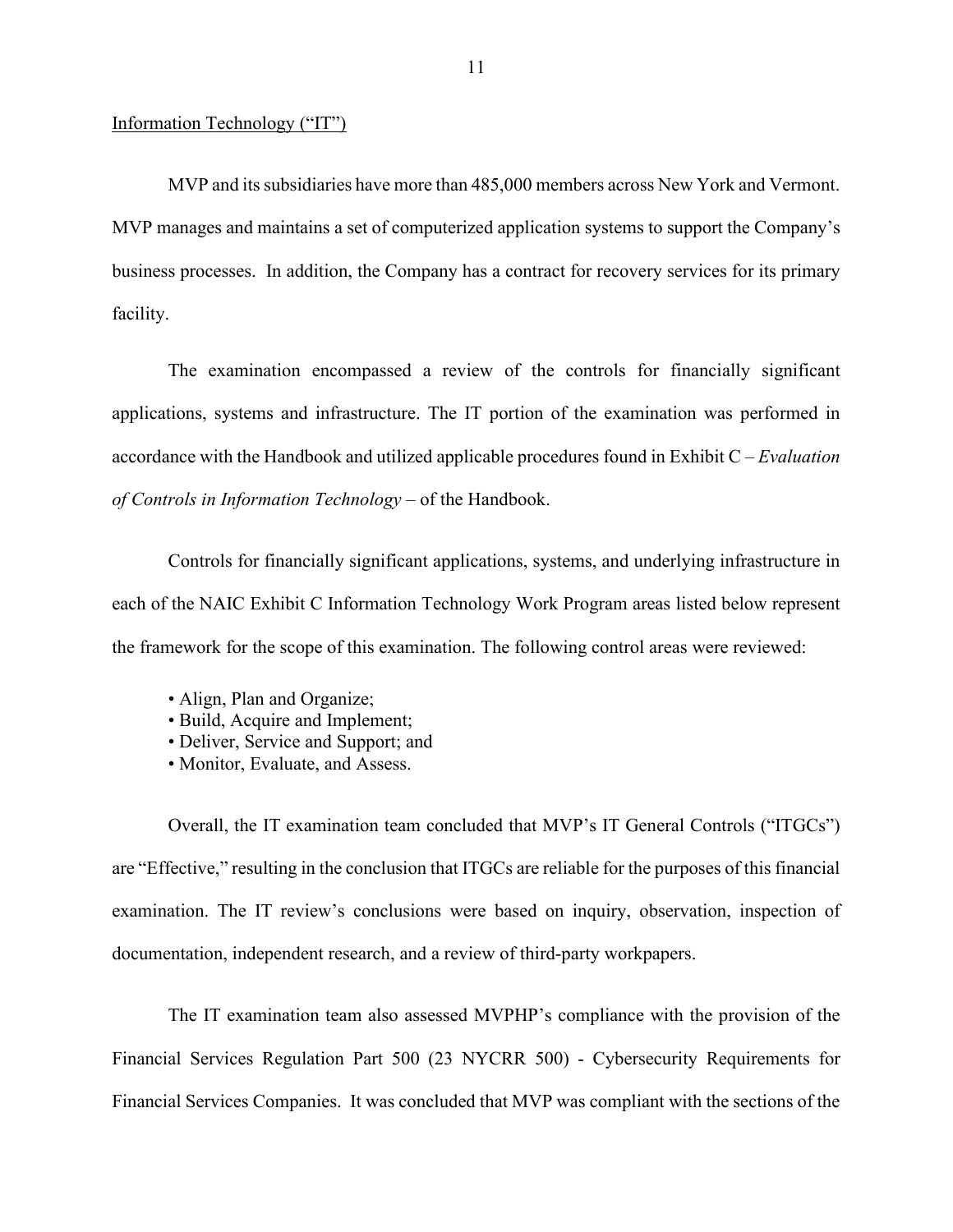Cybersecurity Regulation that were in effect during the examination period. This conclusion was based on a review of the responses provided by MVP to the Department's Cybersecurity letter, review of prior third-party control assessments, inspection of documentation, observation, and management interviews.

#### Internal Audit Department

MVP, the ultimate parent, established an Internal Audit Department ("IAD") function, which is independent of management, to serve all the subsidiaries and affiliates within its holding company system, including MVPHP. The IAD reports to the Audit Committee ("AC") of the Board of Directors, which is comprised entirely of members independent of MVP's and MVPHP's internal management.

The IAD assists all levels of management by reviewing and testing financial and operational controls and processes established by management to ensure compliance with laws, regulations and policies. The scope of the IAD program is coordinated with KPMG, MVP's independent certified public accountant, to ensure optimal audit coverage and efficiency.

During the course of this examination, consideration was given to the significance and potential impact of certain IAD findings. No exceptions relative to MVPHP's corporate governance were noted.

#### Insurance Regulation No. 118 (11 NYCRR 89)

The HMO's parent, MVPHP Holding Company, Inc., as well as its ultimate parent, MVP, are both non-publicly traded companies and therefore not subject to the Sarbanes-Oxley Act of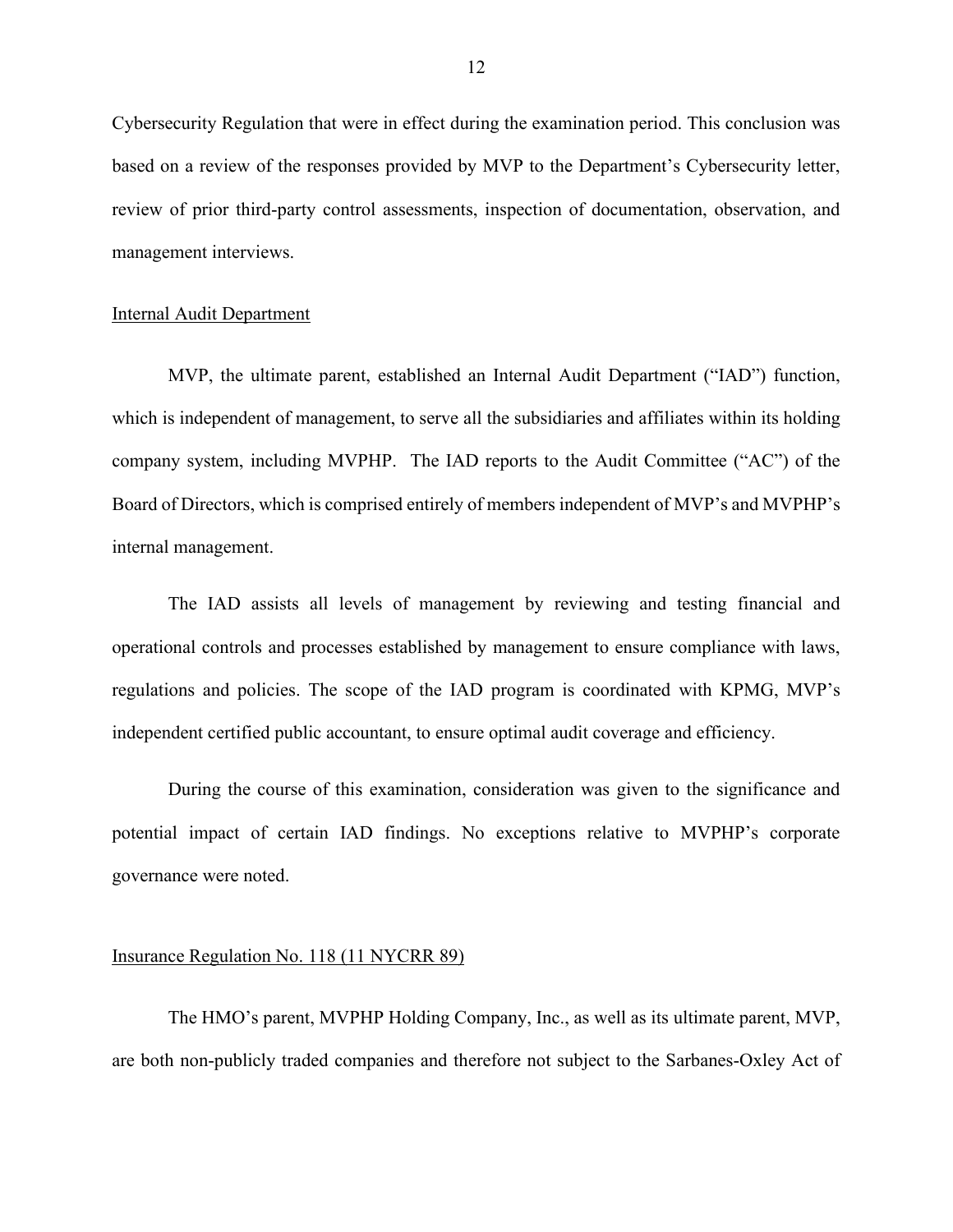2002. Insurance Regulation No. 118 (11 NYCRR 89) – "Audited Financial Statements," is similar to the NAIC's Model Audit Rule ("MAR"), and therefore applies to certain New York regulated insurance entities, including MVPHP. Insurance Regulation No. 118 (11 NYCRR 89) became effective January 1, 2010. The Audit Committee for MVPHP, which is composed of outside directors, assumed responsibility for all entities within the holding company structure. Through the independent and internal auditors, the MVPHP Audit Committee reviews the effectiveness of the accounting and financial controls and elicits recommendations that may improve controls. The MVPHP Audit Committee met each quarter during the examination period, and meeting minutes were prepared and retained.

MVP's management of general controls is applied to all its subsidiaries and affiliates, which includes the HMO. As part of its Insurance Regulation No. 118 (11 NYCRR 89) analysis, the risks from various operations were identified and segregated by operational cycles and entity level controls. The IAD performed its own control testing and accumulated its findings. To the extent possible, the examiners relied upon the work performed by the IAD, as prescribed by the Handbook.

#### B. Territory and Plan of Operation

The HMO's service area, as stated in its certificate of authority as of December 31, 2019, included the following fifty-five (55) counties in New York State:

| Albany        | Essex    | Oneida   | Seneca       |
|---------------|----------|----------|--------------|
| Allegany      | Franklin | Onondaga | Steuben      |
| <b>Broome</b> | Fulton   | Ontario  | St. Lawrence |
| Cattaraugus   | Genesee  | Orange   | Sullivan     |
| Cayuga        | Greene   | Orleans  | Tioga        |
| Chautauqua    | Hamilton | Oswego   | Tompkins     |
| Chemung       | Herkimer | Otsego   | Ulster       |
|               |          |          |              |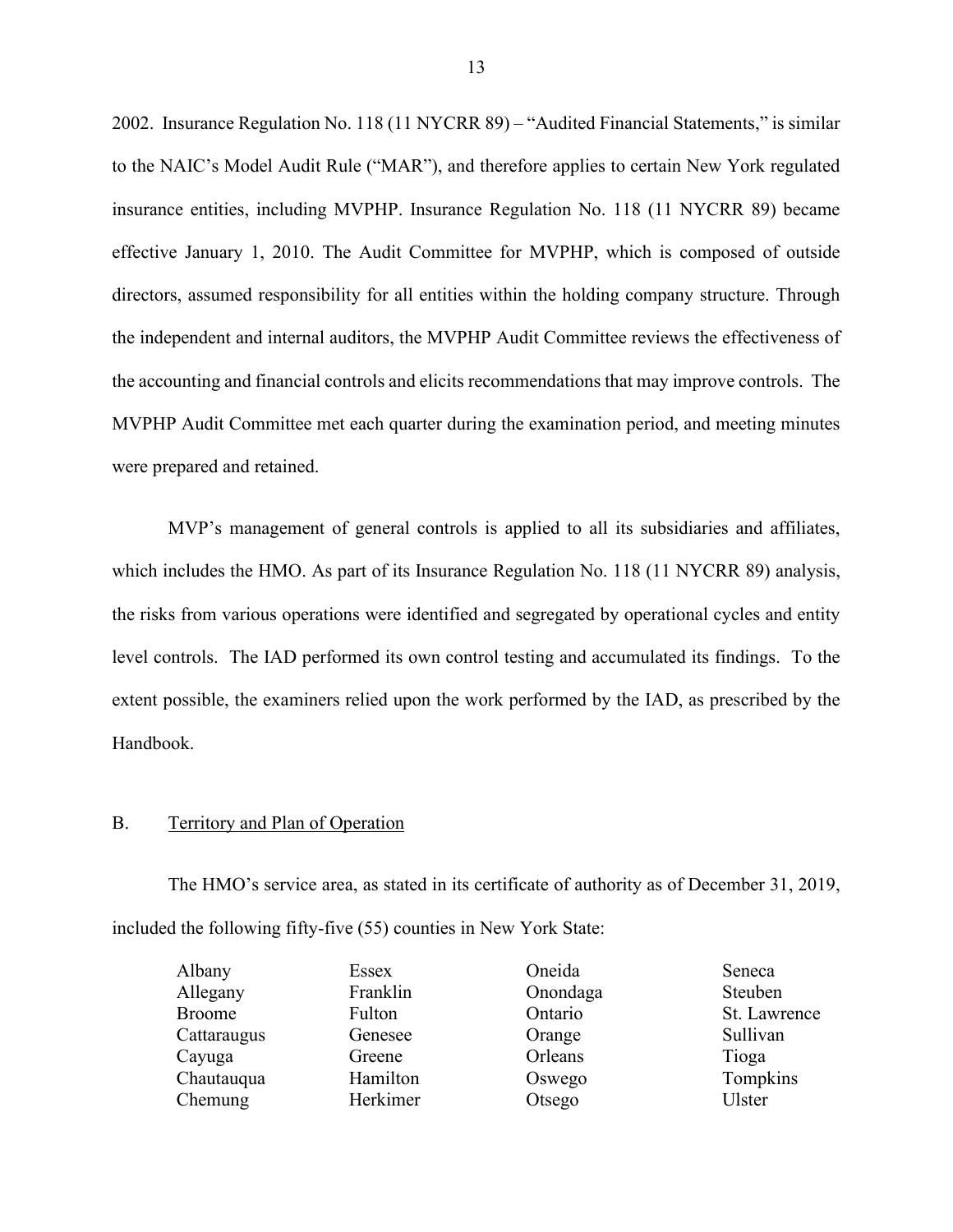| Chenango | Jefferson  | Putnam      | Warren      |
|----------|------------|-------------|-------------|
| Clinton  | Lewis      | Rensselaer  | Washington  |
| Columbia | Livingston | Rockland    | Wayne       |
| Cortland | Madison    | Saratoga    | Westchester |
| Delaware | Monroe     | Schenectady | Wyoming     |
| Dutchess | Montgomery | Schoharie   | Yates       |
| Erie     | Niagara    | Schuyler    |             |

As of the examination date, the HMO contracted with fourteen (14) Independent Practice Associations ("IPA") to provide a comprehensive prepaid program of health care and the delivery of health services.

According to the IPA agreements, the HMO provides all administrative, marketing, enrollment, financial, accounting, claims processing, management information and other functions necessary, convenient or appropriate for the administration of a comprehensive prepaid health program. Each IPA is responsible for establishing contractual relationships with physicians, health care professionals and other providers of health care, and for arranging and facilitating the availability and delivery of health services to members of the HMO.

On March 20, 1993, the HMO was issued a certificate of authority to transact the business of an HMO in the State of Vermont. The HMO entered into risk sharing arrangements / capitation agreements with Vermont Managed Care ("VMC") and United Health Alliance to provide health care services to its members throughout the State of Vermont. It should be noted that these two risk sharing agreements are no longer active due to the dissolution of VMC and United Health Alliance, as of April 2014 and October 2020, respectively.

The HMO's enrollment, by line of business, as of December  $31<sup>st</sup>$  of each year under examination and 2020 was as follows:

14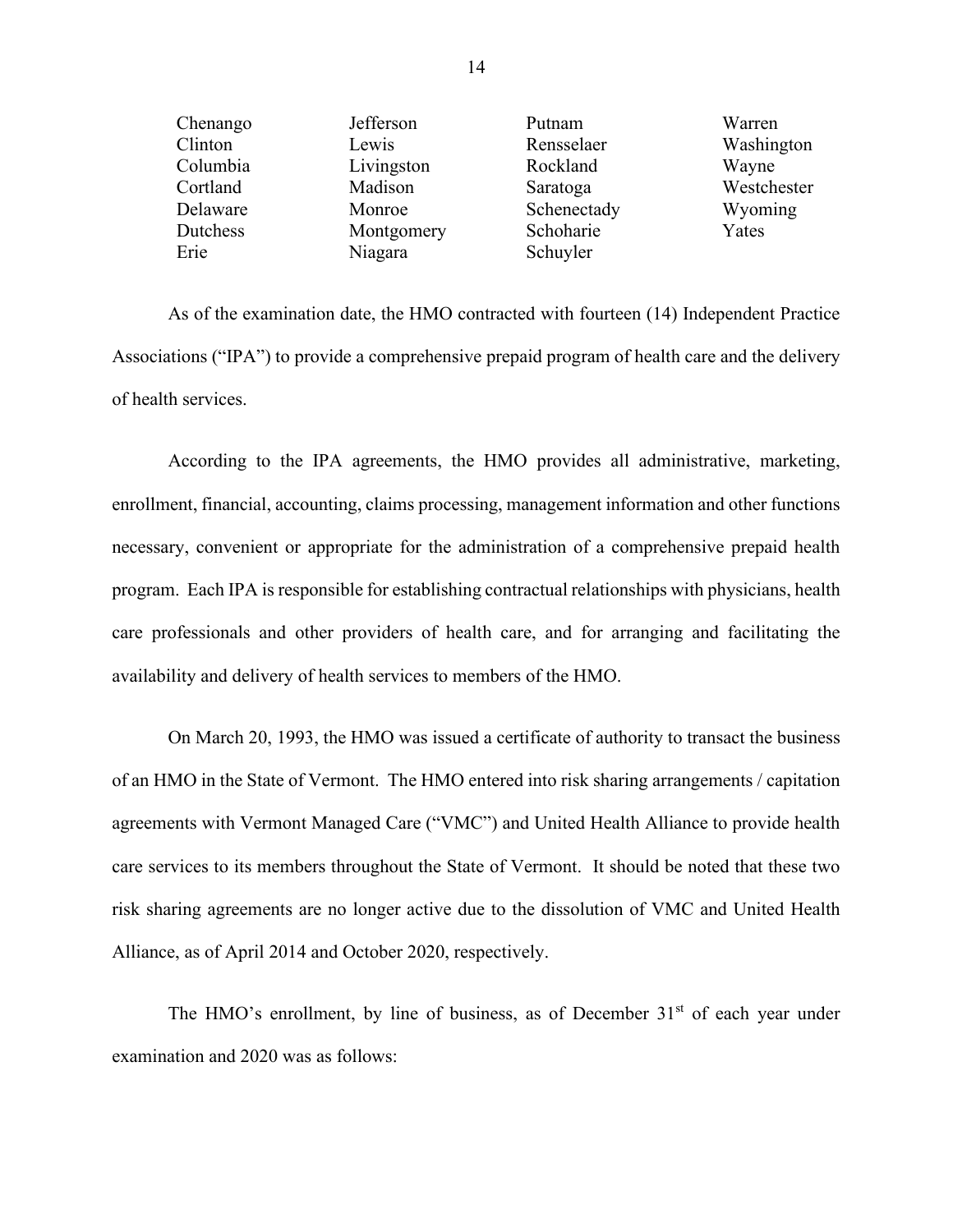|                     | 2017    | 2018    | 2019    | 2020    |
|---------------------|---------|---------|---------|---------|
| <b>HMO</b>          | 320,103 | 330,634 | 333,000 | 349,595 |
| <b>PPO</b>          | 23,812  | 25,330  | 31,032  | 52,201  |
| <b>POS</b>          | 19,942  | 14,802  | 9,699   | 896     |
| Aggregate Write-Ins | 422     | 216     | 213     | 198     |
| Total               | 364,279 | 370,982 | 373.944 | 402,890 |

During the examination period, the HMO's membership increased from 365,240 at December 31, 2016, to 373,944 at December 31, 2019. The membership further increased to 402,890 in 2020, marking a 10.3% increase over the four-year period.

MVPHP's growth from calendar year 2017 to 2020 is attributable to increases in government programs and commercial products in Vermont which are offset by the withdrawal from the Federal Employee Health Benefit Plan in 2020.

The HMO's direct written premiums for each year under examination and 2020 were as follows:

|           | 2017            | 2018            | 2019            | 2020            |
|-----------|-----------------|-----------------|-----------------|-----------------|
| <b>NY</b> | \$2,446,137,020 | \$2,509,772,447 | \$2,487,880,004 | \$2,526,784,851 |
| -VT       | 72,025,646      | 144,242,684     | 191,463,429     | 250,783,919     |
|           | \$2,518,162,666 | \$2,654,015,131 | \$2,679,343,433 | \$2,777,568,770 |

#### C. Reinsurance

#### Assumed Reinsurance

The HMO did not assume any business during the examination period.

#### Ceded Reinsurance

 On December 31, 2019, the HMO had a stop-loss reinsurance agreement with The North River Insurance Company ("NRIC"), a New York licensed insurer. The agreement requires the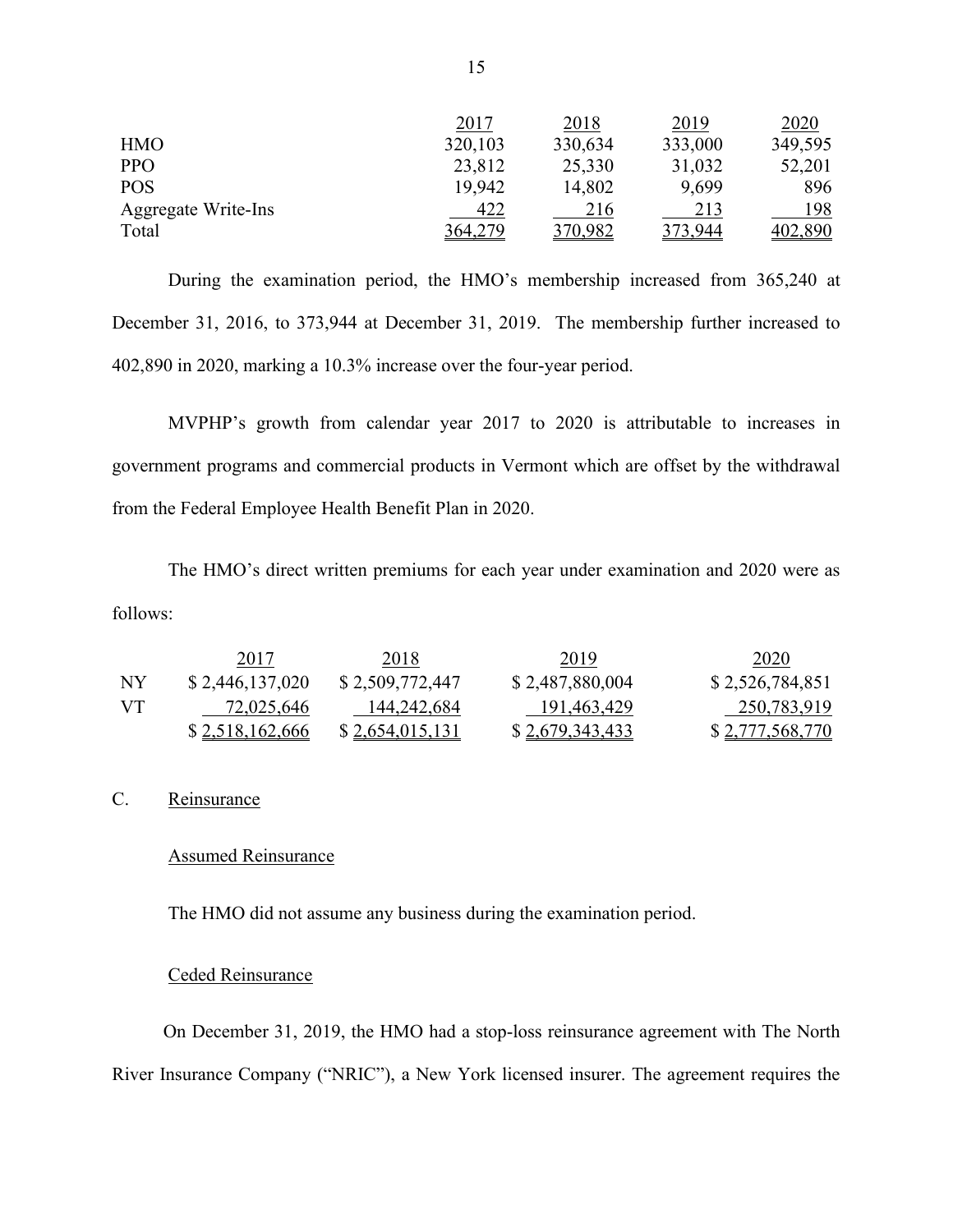reinsurer to pay a percentage of the eligible benefit related expenses paid by MVPHP during the contract year. Any amounts due to MVPHP pursuant to this agreement, as detailed below, are recorded as amounts recoverable from reinsurers in the statutory basis statements of admitted assets, liabilities, and capital and surplus.

#### Excess-of-loss coverages:

#### Retention:

\$800,000 of eligible expenses per member per agreement year for the Commercial, Individual, MVP Employees & Individual Exchange.

\$550,000 of eligible expenses per member per agreement year for Medicare members.

\$500,000 of eligible expenses per member per agreement year for Child Health Plus and Essential Plan.

#### Coinsurance:

90% of the approved transplants and services other than transplant services after application of Reinsurance Limits and Retention per agreement year, except non-approved transplants, which are reimbursable at 60%.

#### Reimbursement maximum:

\$3,000,000 per member, per agreement year.

The reinsurance agreement contained all the required standard clauses, including the

insolvency clause required by Section  $1308(a)(2)(A)$  of the New York Insurance Law.

#### D. Holding Company System

MVPHP is a wholly-owned subsidiary of MVPHP Holding Company Inc., which is a wholly-owned subsidiary of MVP, the ultimate parent. As a member of a holding company system, MVPHP is required to file registration statements pursuant to the requirements of Part 98-1.16(e)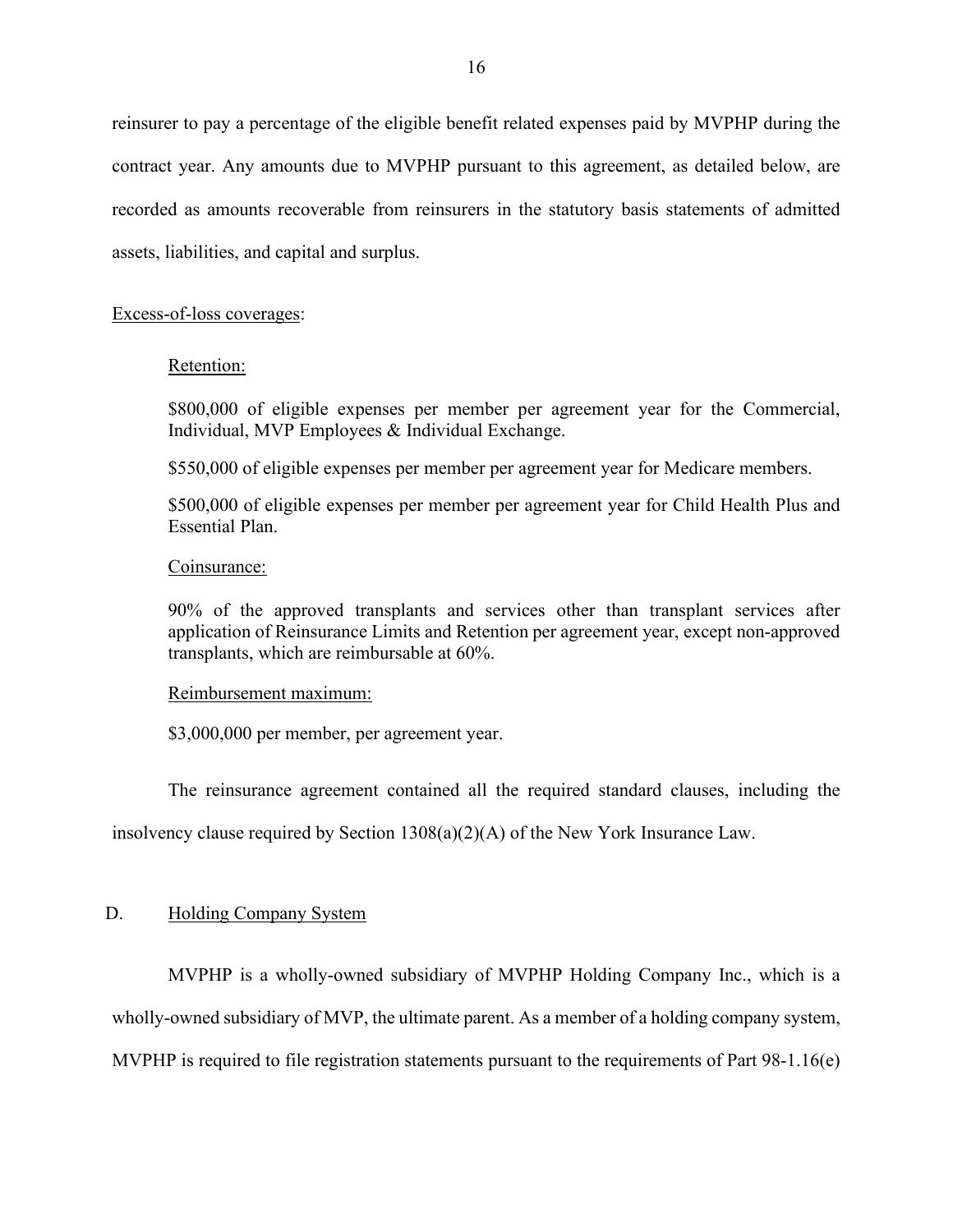of the Administrative Rules and Regulations of the New York State Health Department (10 NYCRR 98-1.16). All pertinent filings made regarding the aforementioned statutes during the examination period were reviewed, and no exceptions were noted.

The following is the organizational chart of MVP Health Care, Inc. and its subsidiaries as of December 31, 2019:



The following is a summary of MVPHP's significant entities within the holding company system shown above: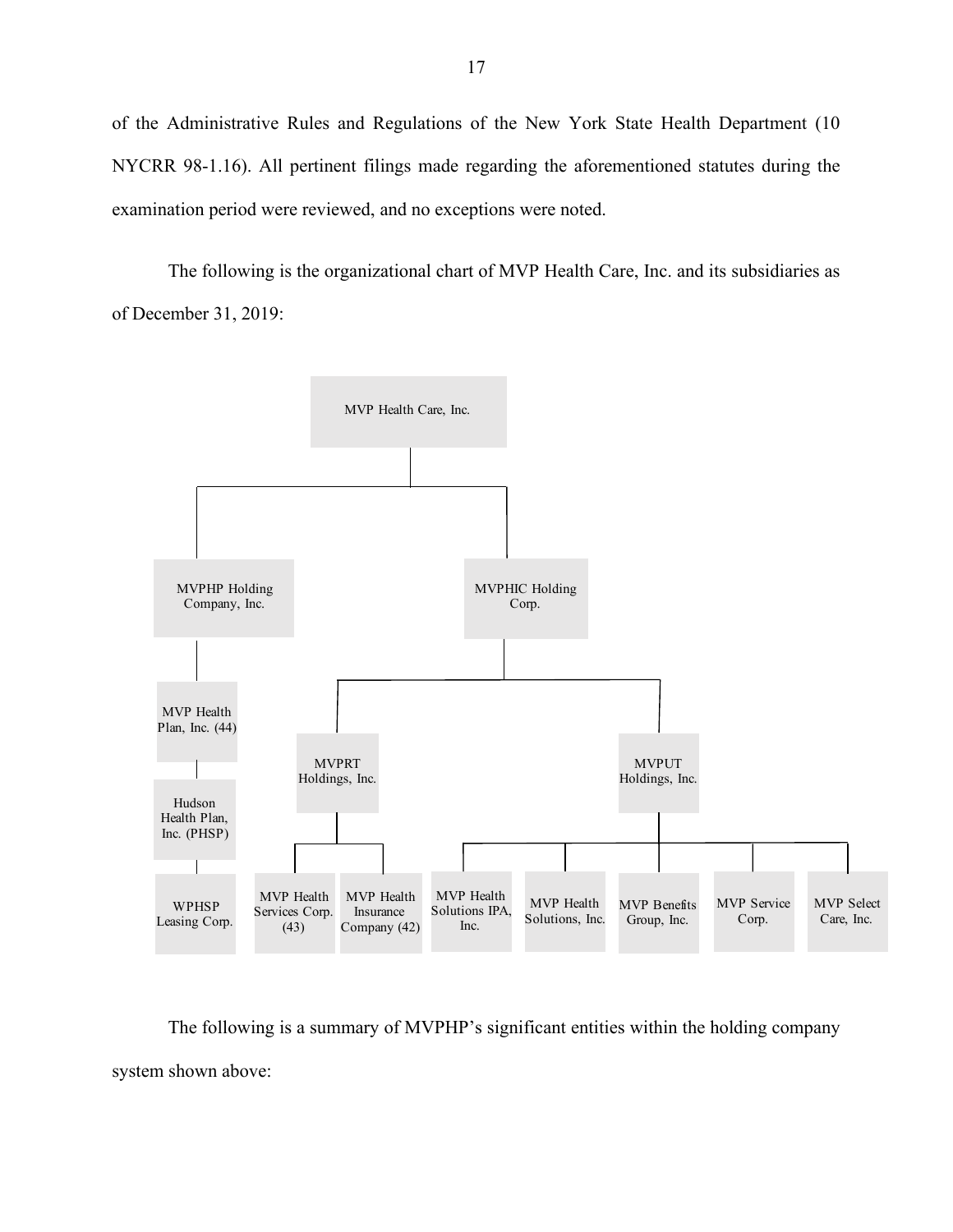- MVPHP Holding Company, Inc. ("MVPHPHC") was formed on December 23, 2005 as a not-for-profit corporation, which is controlled by MVP, the ultimate parent. In 2006, MVPHPHC became the immediate parent of MVPHP.
- MVP Health Services, Corp. ("MVPHSC") is a not-for-profit corporation, licensed under Article 43 of the New York Insurance Law. Prior to January 2002, MVPHSC offered point-of-service health insurance products. MVPHSC began writing small and large group health insurance business in 2014 attributing to its rapid growth. As of the date of examination, MVPHSC is licensed in the State of New York to write health and dental insurance business pursuant to Article 43 of the New York Insurance Law. MVPHSC is a subsidiary of MVPRT Holdings, Inc., which is in turn a wholly-owned subsidiary of MVPHIC Holding Corp. MVPHIC Holding Corp. is in turn a whollyowned subsidiary of MVP.
- MVP Health Insurance Company ("MVPHIC") was incorporated on April 24, 2000 as a for-profit accident and health ("A&H") insurer, wholly-owned by MVPRT Holdings Inc., which is, in turn, a wholly-owned subsidiary of MVPHIC Holding Corp. MVP is the ultimate parent. MVPHIC is licensed in the State of New York as an accident and health insurance company pursuant to Article 42 of the New York Insurance Law and received approval to operate as an Accident and Health insurer in the State of Vermont on May 14, 2002. MVPHIC offers a variety of insurance products, such as a preferred provider option ("PPO"), an exclusive provider option ("EPO"), a point-of-service option ("POS") and a traditional indemnity product.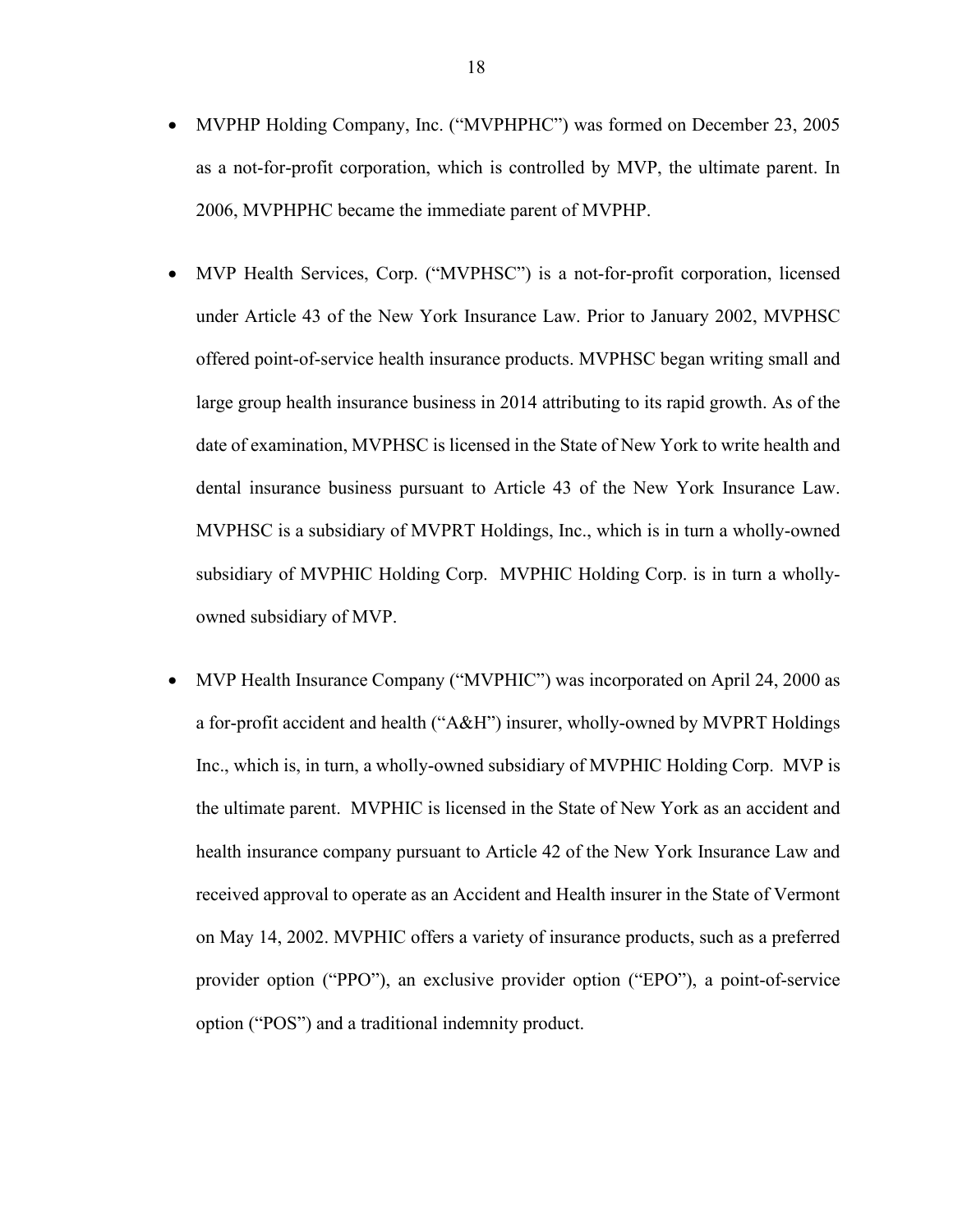The HMO maintains significant intercompany agreements with several affiliated organizations as follows:

#### Staffing Services Agreement

The HMO has a staffing services agreement with MVP Service Corp. ("MVPSC") dated May 25, 2016. MVPSC is wholly-controlled by MVPUT Holdings, Inc. MVPSC's employees perform all day-to-day operations of the HMO and charges the HMO for its share of costs based on a contractual cost allocation methodology pursuant to an agreement approved by the Department. This agreement replaced the previously expired management services agreement which was effective on May 26, 2011. The NYSDOH approved this agreement on January 10, 2018.

#### Office Facilities, Equipment and Supplies Agreement

During the examination period, MVPHP provided some of its affiliates / subsidiaries with space, furnishings, equipment, supplies and facilities necessary to operate their businesses. MVPHP bills the subsidiaries periodically, but not less than quarterly. The affiliates/ subsidiaries were as follows:

- 1. MVP Health Insurance Company Agreement was approved by the Department on March 14, 2008. First amendment to this agreement was approved on January 1, 2011. Second amendment to this agreement was approved on October 29, 2013.
- 2. MVP Health Insurance Company of New Hampshire, Inc. (Dissolved March 31, 2017) Agreement was approved by the Department on March 14, 2008. First amendment to this agreement was approved on January 1, 2011. Second amendment to this agreement was approved on October 29, 2013.
- 3. MVP Health Services Corp.

Agreement was approved by the Department on January 1, 2011. First amendment to this agreement was approved on October 29, 2013. Second amendment to this agreement was approved on April 17, 2015.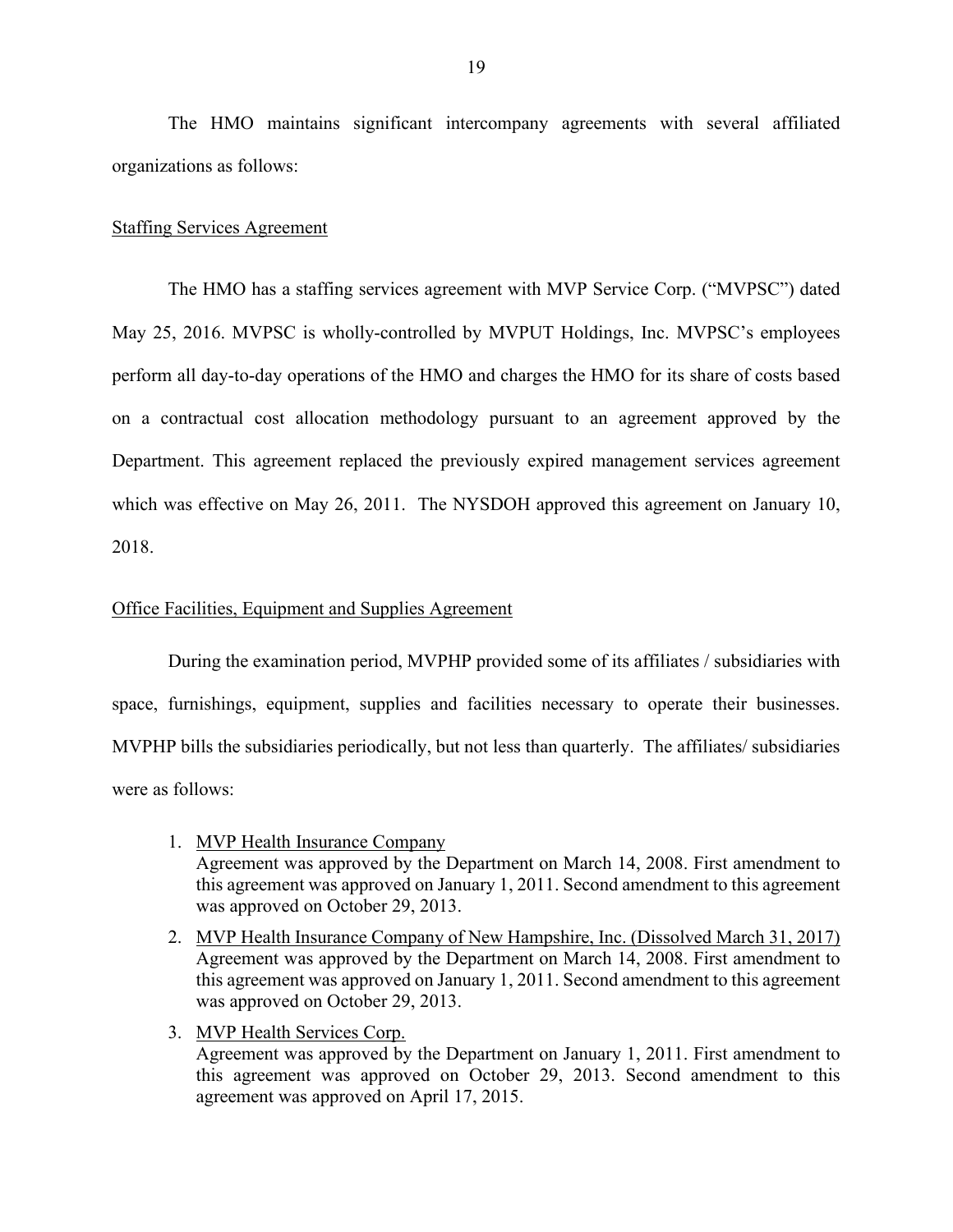4. MVP Select Care, Inc.

Agreement was approved by the Department on January 1, 2011. First amendment to this agreement was approved on October 29, 2013.

5. MVP Benefit Group, Inc.

Agreement was approved by the Department on January 1, 2011. First amendment to this agreement was approved on October 29, 2013.

- 6. Genesee Region Preferred Health Network IPA, Inc. (Dissolved February 28, 2017) Agreement was approved by the Department on January 1, 2011. First amendment to this agreement was approved on October 29, 2013. Second amendment to this agreement was approved on April 17, 2015.
- 7. MVP Service Corp. Agreement was approved by the Department on January 1, 2011. First amendment to this agreement was approved on October 29, 2013.
- 8. Hudson Health Plan, Inc. Agreement was approved by the Department on October 23, 2014. First amendment to this agreement was approved on April 17, 2015.

#### Administrative Services Agreement

MVPHP entered into an administrative services agreement with HHP dated June 1, 2014.

Under this agreement, HHP agrees to provide day-to-day administrative services to MVPHP

including those related to general, personnel, outreach, management information and legal. The

agreement was approved by the Department on October 23, 2014.

#### ACA Fee Allocation Agreement

MVPHP has entered into an ACA Fee Allocation Agreement with MVPHSC, MVPHIC and MVP Health Insurance Company of New Hampshire dated January 1, 2015. Under this agreement, MVPHP agrees to allocate the ACA Fee liability on behalf of various entities within the holding company system. This agreement was approved by the Department on November 24, 2015.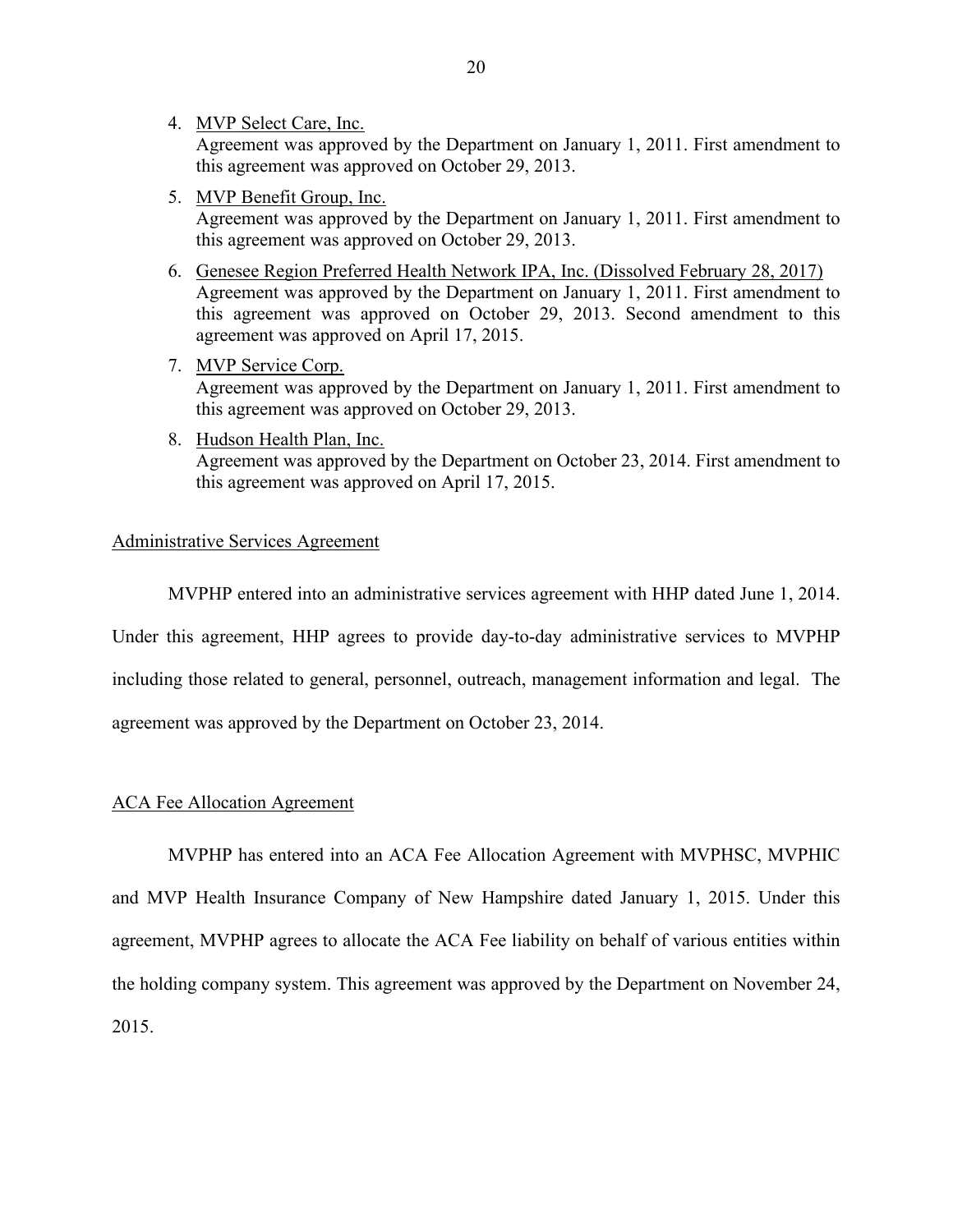On April 1, 2017, the parties to this agreement executed an amendment to this agreement. The purpose of the amendment was to remove the New Hampshire entities since they were no longer active. The HMO did not file this amendment with the Department for review; thereby failing to comply with Section 1505(d) of the New York Insurance Law

Sections 1505(d)(3) and (4) of the New York Insurance Law state, in part:

"The following transactions between a domestic controlled insurer and any person in its holding company system may not be entered into unless the insurer has notified the superintendent in writing of its intention to enter into any such transaction at least thirty days prior thereto, or with regard to reinsurance treaties or agreements at least forty-five days prior thereto, or such shorter period as the superintendent may permit, and the superintendent has not disapproved it within such period... (3) rendering of services on a regular or systematic basis; or (4) any material transaction, specified by regulation, that the superintendent determines may adversely affect the interests of the insurer's' policyholders or shareholders."

It is recommended that the HMO implement practices and procedures to ensure that the superintendent is properly notified of its intent to enter into and/or amend any form of services or cost-sharing agreement with an affiliated company as required by Section 1505(d) of the New York Insurance Law.

#### E. Significant Operating Ratios

The underwriting ratios presented below are on an earned-incurred basis and encompass the three-year period covered by this examination:

|                                     | Amounts         | Ratios   |
|-------------------------------------|-----------------|----------|
| Total hospital and medical expenses | \$7,087,756,180 | 90.43%   |
| Other claim adjustment expenses     | 32,916,462      | $0.42\%$ |
| Cost containment expenses           | 145,989,581     | 1.86%    |
| General administrative expenses     | 515, 191, 104   | $6.57\%$ |
| Increase in reserves                | 10,149,294      | 0.13%    |
| Net underwriting gain               | 45,858,613      | $0.59\%$ |
| Total revenue                       | \$7,837,861,234 | 100.00%  |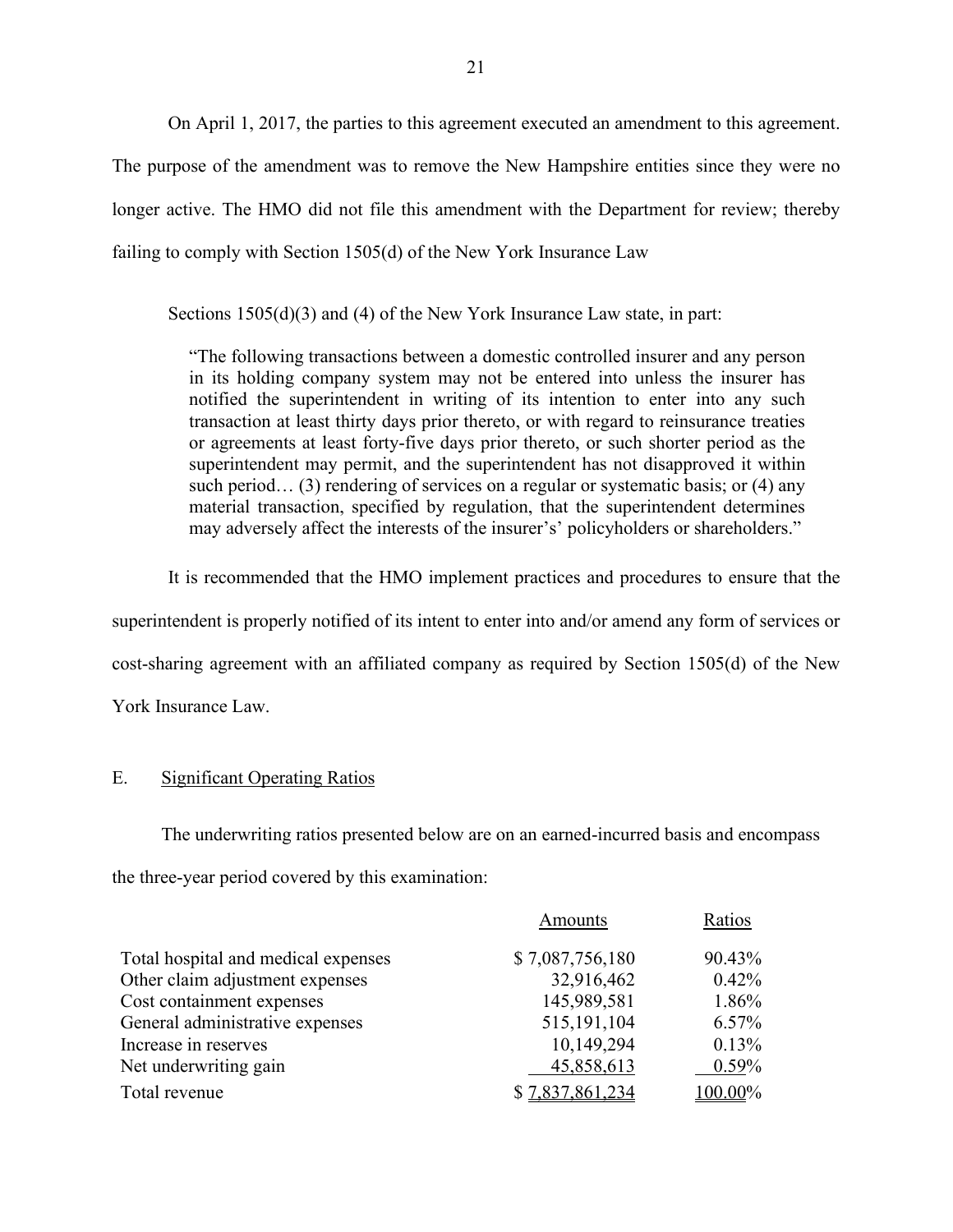#### F. Affirmation of Prior Report on Examination

Section 312(b) of New York Insurance Law states, in part:

"A copy of the report shall be furnished by such insurer or other person to each member of its board of directors and each such member shall sign a statement which shall be retained in the insurer's files confirming that such member has received and read such report…"

Although the HMO provided the examiners with a copy of a letter addressed to the Department dated September 30, 2020, indicating that a copy of the report on examination was provided to each member of its Board and that each member signed a statement of receipt and reading of the report, the HMO failed to produce the actual signed statements. As a result, it was determined that the HMO failed to comply with Section 312 (b) of the New York Insurance Law.

It is recommended that the HMO comply with Section 312(b) of the New York Insurance Law by obtaining and retaining signed statements from each of its board members verifying that they have received and read a copy of the report on examination.

#### G. New York Supplement

Part 101.9 of Insurance Regulation No. 164 (11 NYCRR 101.9(a)(2) and (3)), states, in

part:

"…(2) the health care provider agrees that the superintendent, and the insurer, shall have the right, from time to time, to inspect the health care provider's books and records and that the superintendent may examine under oath any officer or agent of such provider with respect to its use of the in-network capitation funds received from the insurer and the provider's compliance with the terms and conditions of the financial risk transfer agreement and the provisions of this Part;

(3) the health care provider agrees that on an annual basis, it will submit within 120 days of the close of its fiscal year, to the insurer and the superintendent, a financial statement in a form prescribed by the superintendent, sworn to under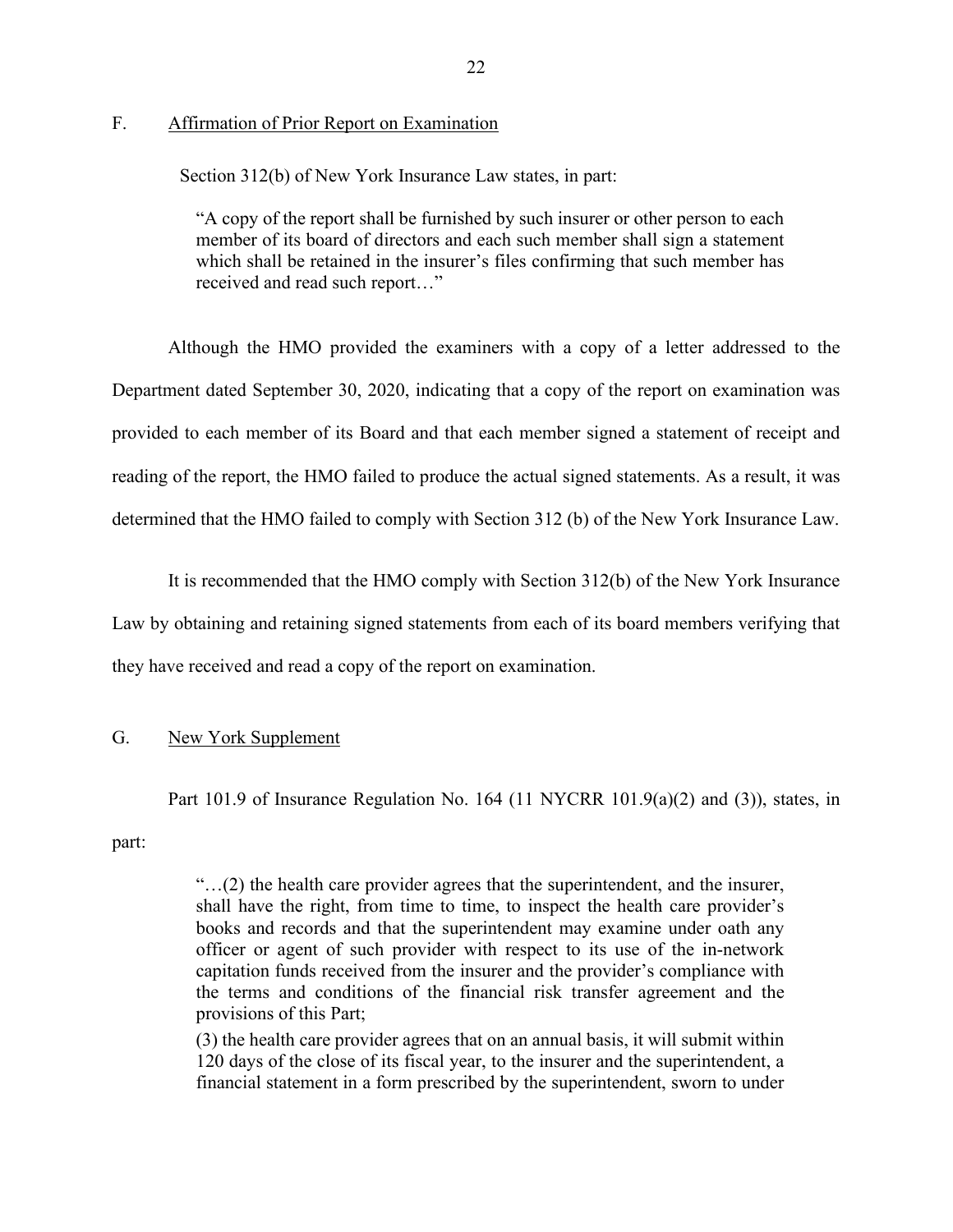penalty of perjury by the health care provider's chief financial officer, showing the health care provider's financial condition at the close of its fiscal year, together with an opinion of an independent certified public accountant (CPA) on the financial statement of such health care provider."

The HMO is required to summarize and provide the financial information submitted by the health care provider through the completion of Report #15 to the NY Supplement. Upon reviewing the NY Supplements filed over the course of the examination period, it was noted that the HMO did not provide the required information (Parts A through D) for numerous risk-bearing entities. This has been a recurring and ongoing issue with the HMO.

It should be noted that the HMO was unable to properly oversee and monitor the health care providers in order to obtain the required financial information needed to complete the NY Supplement. It was also noted, after a review of a sample of risk-bearing agreements, that the agreements did not include appropriate language which would enable the HMO to compel the health care providers to provide the information necessary to facilitate its compliance with the above sited requirements. In addition, the HMO was unable to provide evidence of the Department's approval of the agreements. The HMO has failed to comply with Insurance Regulation No. 164 (11 NYCRR 101.9).

It is recommended that the HMO comply with the Part  $101.9(a)(2)$  and  $(3)$  of Insurance Regulation No. 164 and file with the Department, its risk-bearing agreements with all the required provisions.

Additionally, it is recommended that the HMO enhance its oversight and monitoring practices and procedures to ensure its ability to obtain the information needed to complete Report #15 Parts A through D of the New York Supplement for each of its health care providers with which it has entered into a risk-sharing agreement.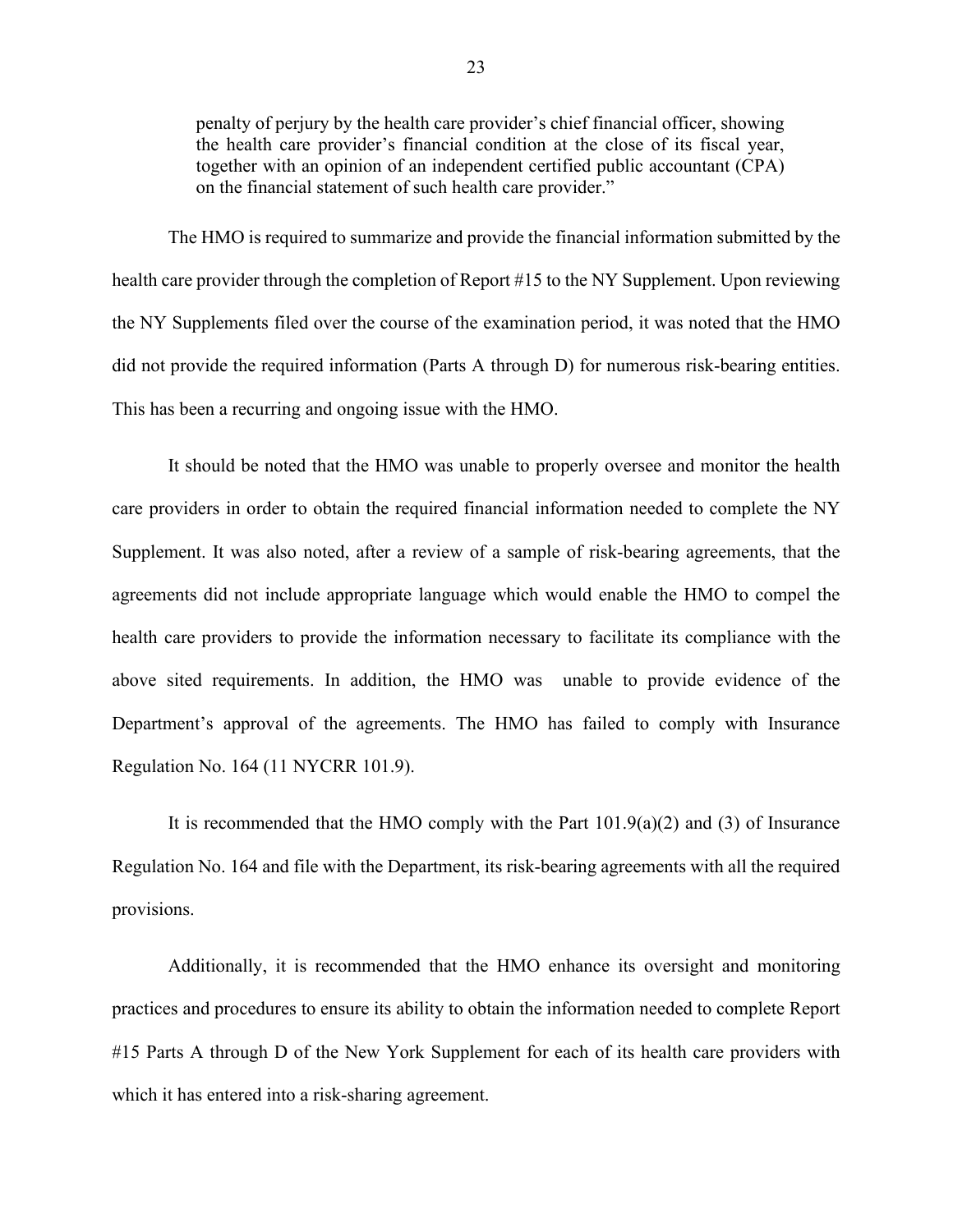#### **3. FINANCIAL STATEMENTS**

The following statements show the assets, liabilities, and surplus as of December 31, 2019, as contained in the HMO's 2019 filed annual statement, a condensed summary of operations, and a reconciliation of the capital and surplus account for each of the years under review.

The examiners' review of a sample of transactions did not result in any differences which affected the HMO's financial condition as presented in its financial statements contained in the December 31, 2019 filed annual statement.

#### Independent Accountants

KPMG was retained by the HMO to audit the HMO's GAAP basis statements of financial position as of December 31, 2019, as well as the related statements of operations and changes in net assets, and cash flows for the year then ended. A GAAP to statutory footnote was presented within the financial statements of the HMO for each of the years audited for the changes in capital and surplus.

KPMG concluded that the GAAP financial statements presented fairly, in all material respects, the financial position of the HMO for all years under review. Balances reported in these audited financial statements were reconciled to the corresponding years' annual statements with no discrepancies noted.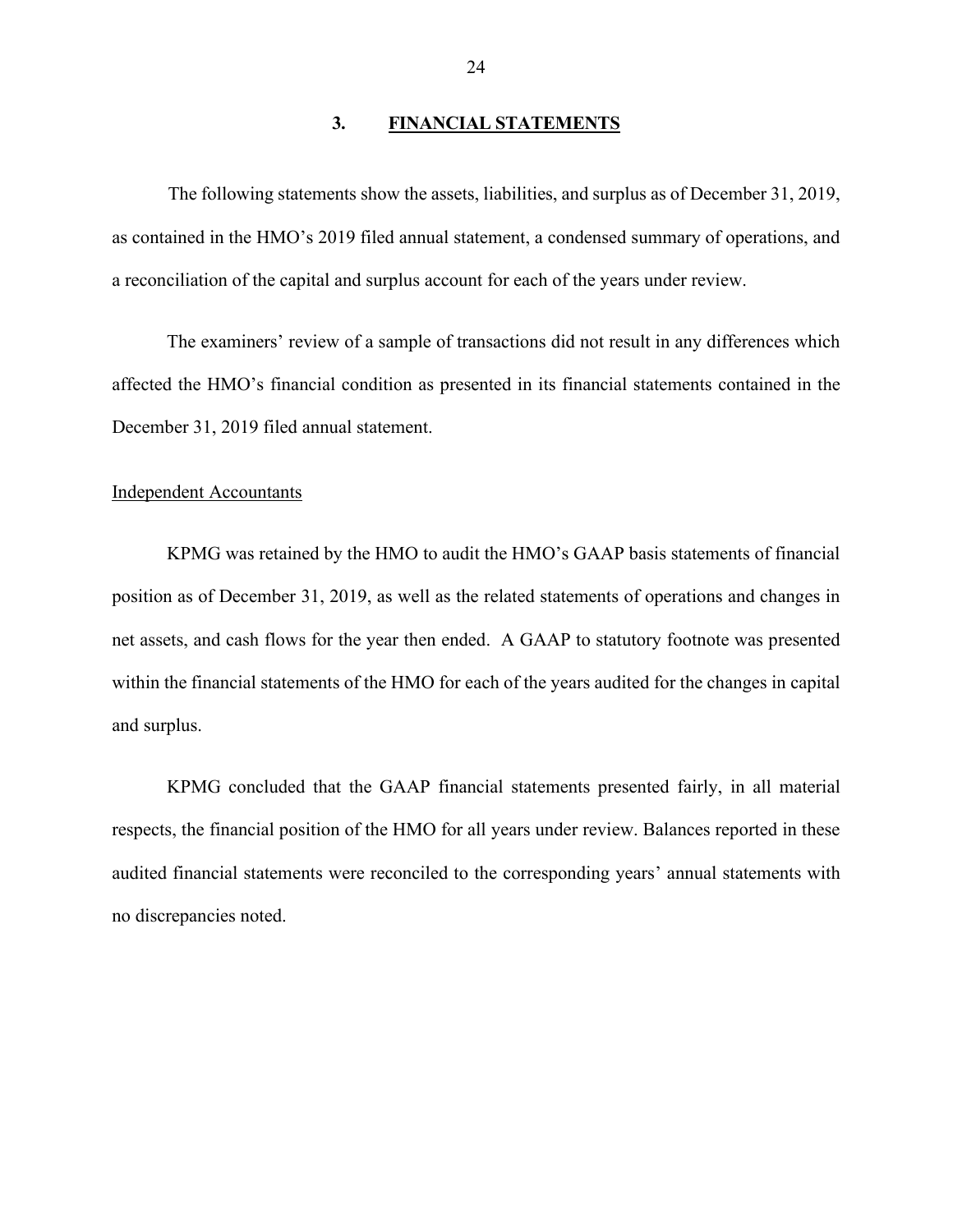## A. Balance Sheet

| Assets |  |
|--------|--|
|--------|--|

| <b>Bonds</b>                                               | \$268,148,522 |
|------------------------------------------------------------|---------------|
| Common stocks                                              | 34,781,841    |
| Cash, cash equivalents and short-term investments          | 103,668,637   |
| Receivables for securities                                 | 15,797        |
| Aggregate write-ins for invested assets                    | 116,504,477   |
| Investment income due and accrued                          | 1,484,093     |
| Uncollected premiums and agents' balances in the course of |               |
| collection                                                 | 33, 193, 229  |
| Accrued retrospective premiums and contracts subject to    |               |
| redetermination                                            | 2,519,906     |
| Amounts recoverable from reinsurers                        | 25,494,912    |
| Electronic data processing equipment and software          | 2,076,912     |
| Furniture and equipment                                    | 63,241        |
| Receivables from parent, subsidiaries and affiliates       | 16,492,287    |
| Health care and other amounts receivable                   | 119,781,848   |
| Aggregate write-ins for other than invested assets         | 885,821       |
| Total assets                                               | \$725,111,523 |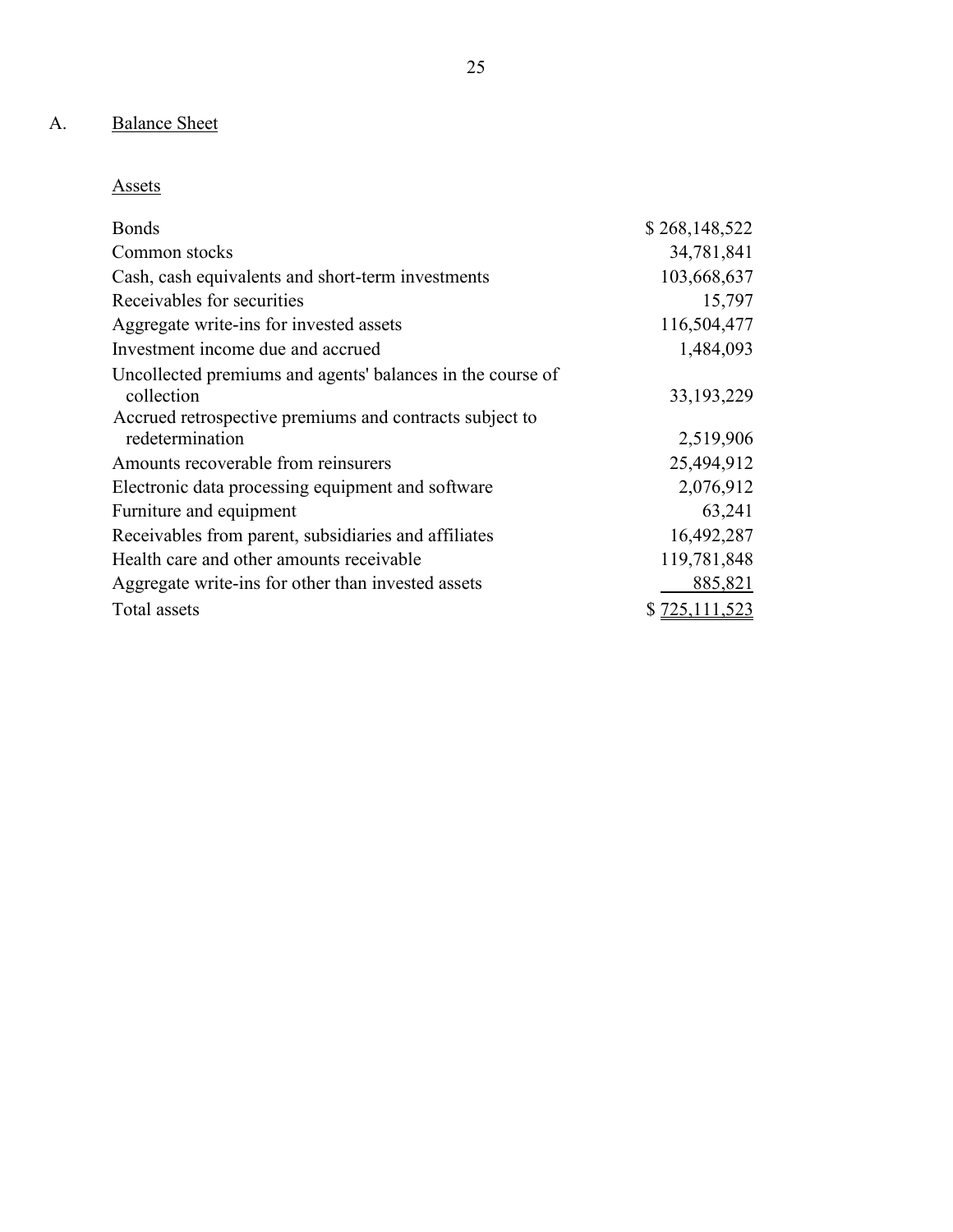## **Liabilities**

| Claims unpaid                                            | \$203,988,633     |
|----------------------------------------------------------|-------------------|
| Accrued medical incentive pool and bonus amounts         | 18,864,115        |
| Unpaid claims adjustment expenses                        | 5,277,000         |
| Aggregate health policy reserves                         | 42,583,532        |
| Premiums received in advance                             | 19,719,549        |
| General expenses due or accrued                          | 21,489,485        |
| Current federal and foreign income tax payable           | 319,617           |
| Net deferred tax liability                               | 2,056,896         |
| Amounts due to parent, subsidiaries and affiliates       | 316,530           |
| Payable for securities                                   | 659,587           |
| Aggregate write-ins for other liabilities: Due to CMS    | 5,850,319         |
| <b>Total liabilities</b>                                 | \$321,125,263     |
| Capital and Surplus                                      |                   |
| Aggregate write-ins for special surplus funds            | \$26,601,026      |
| Aggregate write-ins for other than special surplus funds | 267, 592, 255     |
| Unassigned funds (surplus)                               | 109,792,979       |
| Total capital and surplus                                | \$<br>403,986,260 |
| Total liabilities capital and surplus                    | \$<br>725,111,523 |

**NOTE:** The Internal Revenue Service has not conducted any audits of the income tax returns filed on behalf of the Company during the period under this examination. The examiners are unaware of any potential exposure of the Company to any further tax assessment and no liability has been established herein relative to such contingency.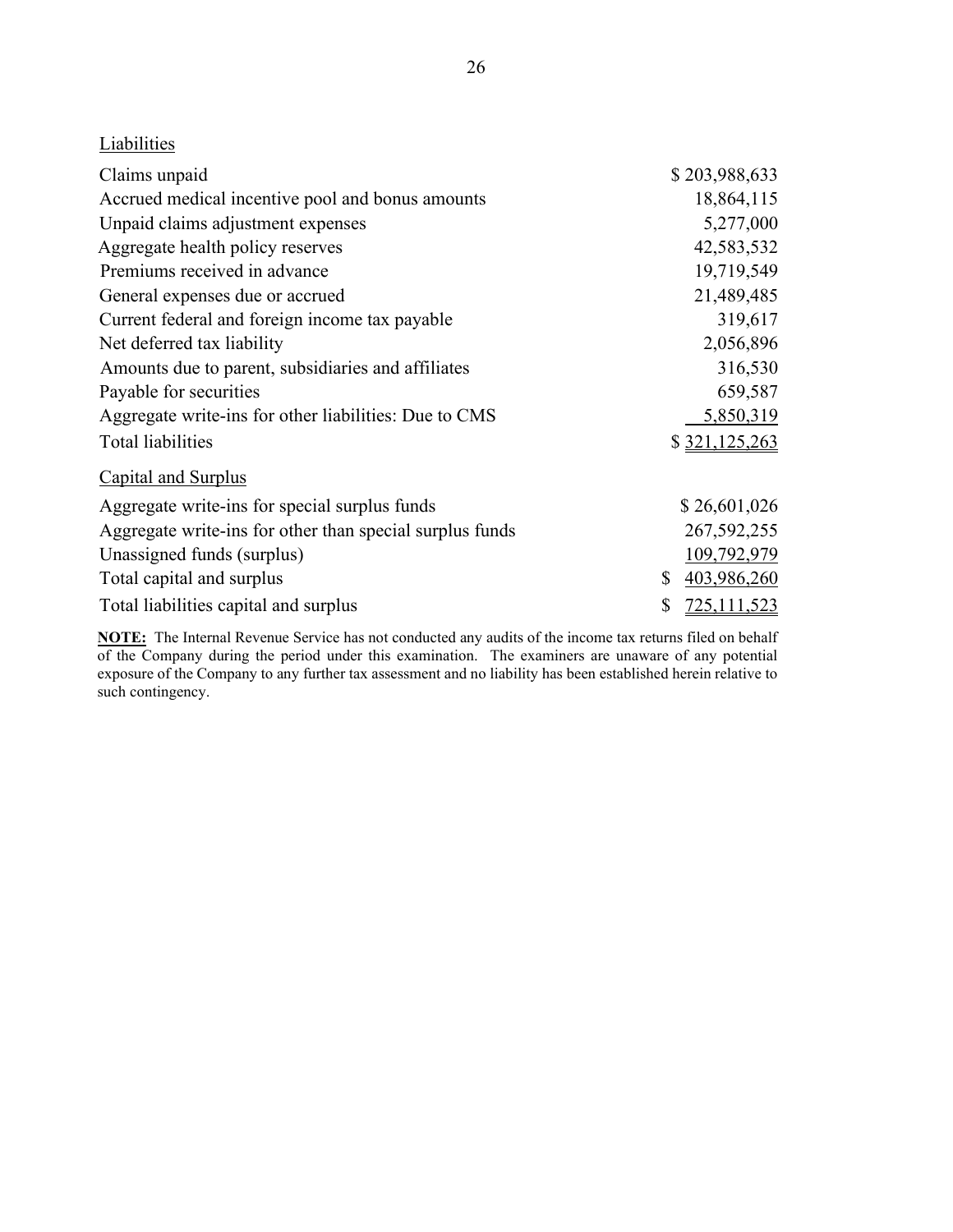B. Statement of Revenue and Expenses and Changes to Capital and Surplus

The HMO's capital and surplus increased by \$60,500,491 during the three-year examination period,

January 1, 2017 through December 31, 2019, detailed as follows:

| Revenue                                                       |                 |                            |
|---------------------------------------------------------------|-----------------|----------------------------|
| Net premium income<br>Change in unearned premium reserves and | \$7,821,362,224 |                            |
| reserve for rate credits                                      | 16,499,010      |                            |
| Total revenue                                                 |                 | \$7,837,861,234            |
| <b>Hospital and Medical Expenses</b>                          |                 |                            |
| Hospital/medical benefits                                     | \$5,019,674,257 |                            |
| Other professional services                                   | 420,561,623     |                            |
| Emergency room and out-of-area                                | 187,581,450     |                            |
| Prescription drugs                                            | 1,182,420,298   |                            |
| Aggregate write-ins for other hospital and                    |                 |                            |
| medical                                                       | 149,074,438     |                            |
| Incentive pool, withhold adjustments and bonus                |                 |                            |
| amounts                                                       | 177,251,845     |                            |
| Net reinsurance recoveries                                    | (48,807,731)    |                            |
| Total hospital and medical expenses                           | \$7,087,756,180 |                            |
| Claims adjustment expenses, including                         |                 |                            |
| \$145,989,581 cost containment expenses                       | 178,906,043     |                            |
| General administrative expenses                               | 515,191,104     |                            |
| Increase in reserves for life and accident and                |                 |                            |
| health contracts                                              | 10,149,294      |                            |
| Total underwriting deductions                                 |                 | \$7,792,002,621            |
| Net underwriting gain                                         |                 | $\mathbb{S}$<br>45,858,613 |
| Net investment income earned                                  |                 | 25,711,184                 |
| Net realized capital gain                                     |                 | 8,441,417                  |
| Net investment gain                                           |                 | 34,152,601                 |
| Aggregate write-ins for other income or                       |                 | 1,263,287                  |
| expenses<br>Net income before all other federal income        |                 |                            |
| taxes                                                         |                 | \$<br>81,274,501           |
| Federal and foreign income taxes incurred                     |                 | 2,344,593                  |
| Net income                                                    |                 | \$<br>78,929,908           |
|                                                               |                 |                            |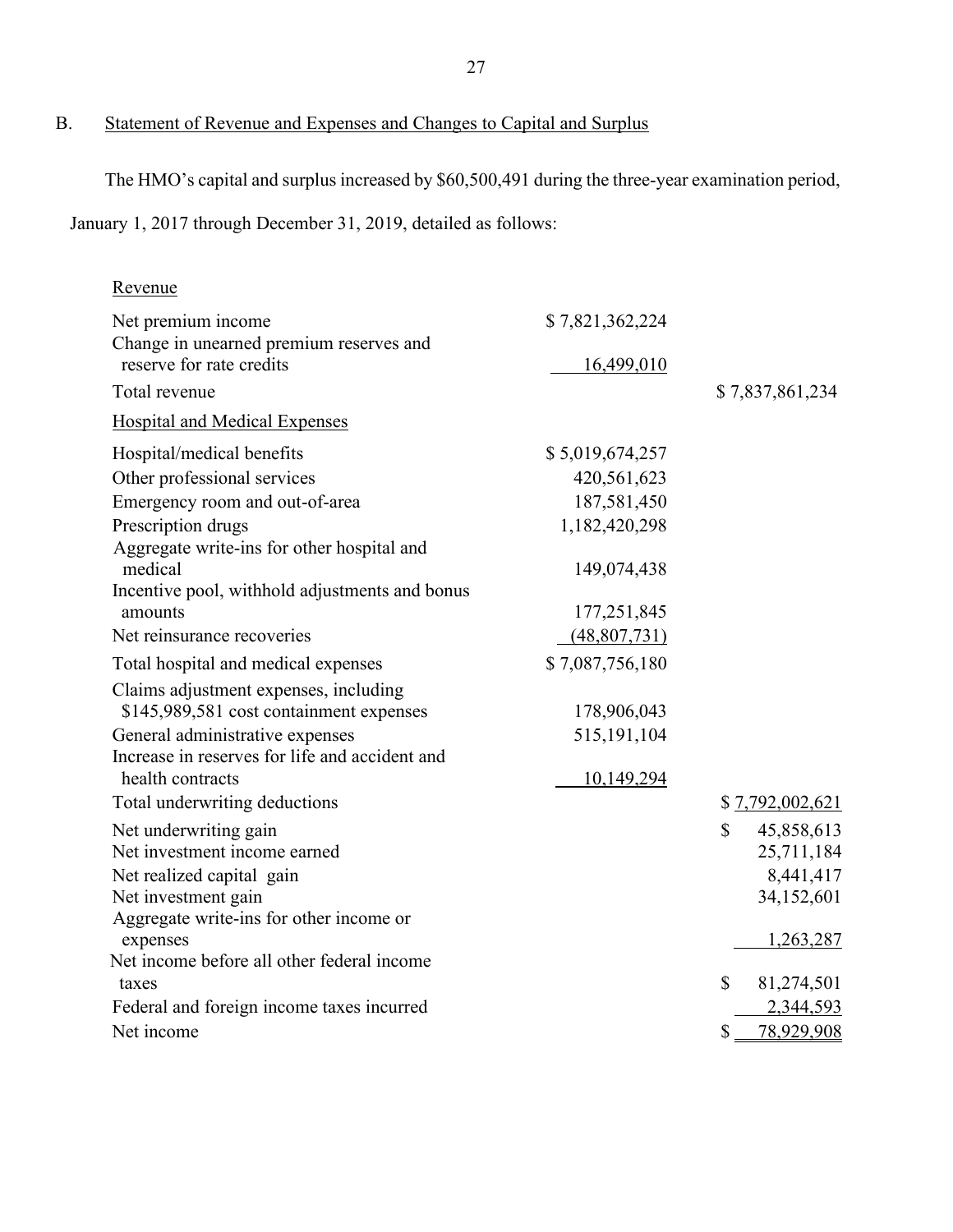#### Changes in Capital and Surplus

| Capital and surplus, per report on examination,<br>as of December 31, 2016 | Gains in     | Losses in    | \$343,485,769 |
|----------------------------------------------------------------------------|--------------|--------------|---------------|
|                                                                            | Surplus      | Surplus      |               |
| Net income                                                                 | \$78,929,908 |              |               |
| Change in net unrealized capital gains                                     |              | \$12,892,774 |               |
| Change in non-admitted assets                                              |              | 5,536,643    |               |
| Net change in surplus                                                      |              |              | \$60,500,491  |
| Capital and surplus, per report on examination,                            |              |              |               |
| as of December 31, 2019                                                    |              |              | 403,986,260   |

#### **4. CLAIMS UNPAID**

The examination liability of \$203,988,633 for the above captioned account is the same as the amount reported by the HMO as of December 31, 2019.

The examination analysis of the claims unpaid reserve was conducted in accordance with generally accepted actuarial principles and practices and was based on statistical information contained in the HMO's internal records and filed annual statements as verified during the examination. The examination reserve was based upon actual payments made through a point in time, plus an estimate for claims remaining unpaid at that date. Such estimate was calculated based on actuarial principles, which utilized the HMO's experience in projecting the ultimate cost of claims incurred on or prior to December 31, 2019.

#### **5. SUBSEQUENT EVENTS**

On March 11, 2020, the World Health Organization declared the spreading coronavirus (COVID-19) outbreak a pandemic. On March 13, 2020, the coronavirus pandemic was declared a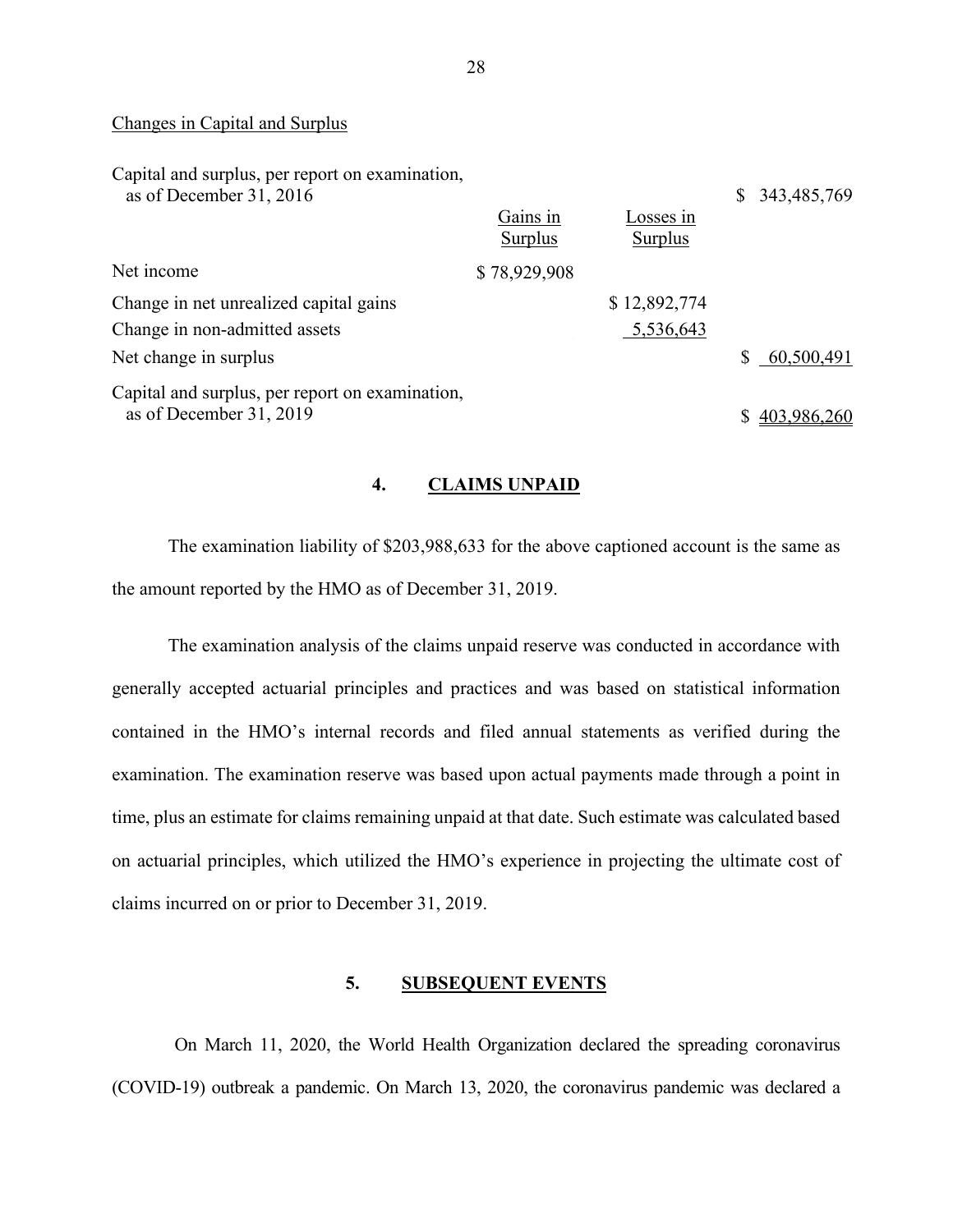national emergency in the United States. The epidemiological threat posed by COVID-19 continues to have disruptive effects on the economy, including disruption of the global supply of goods, reduction in the demand for labor, and reduction in the demand for U.S. products and services, resulting in a sharp increase in unemployment. The economic disruptions caused by COVID-19 and the increased uncertainty about the magnitude of the economic slowdown has also caused extreme volatility in the financial markets.

The full effect of COVID-19 on the U.S. and global insurance and reinsurance industry is still unknown at the time of releasing this report. The New York Department of Financial Services expects the COVID-19 outbreak to impact a wide range of insurance products resulting in coverage disputes, reduced liquidity of insurers, and other areas of operations of insurers. The New York Department of Financial Services and all insurance regulators, with the assistance of the National Association of Insurance Commissioners ("NAIC"), continue to monitor the situation through a coordinated effort and will continue to assess the impacts of the pandemic on U.S. insurers.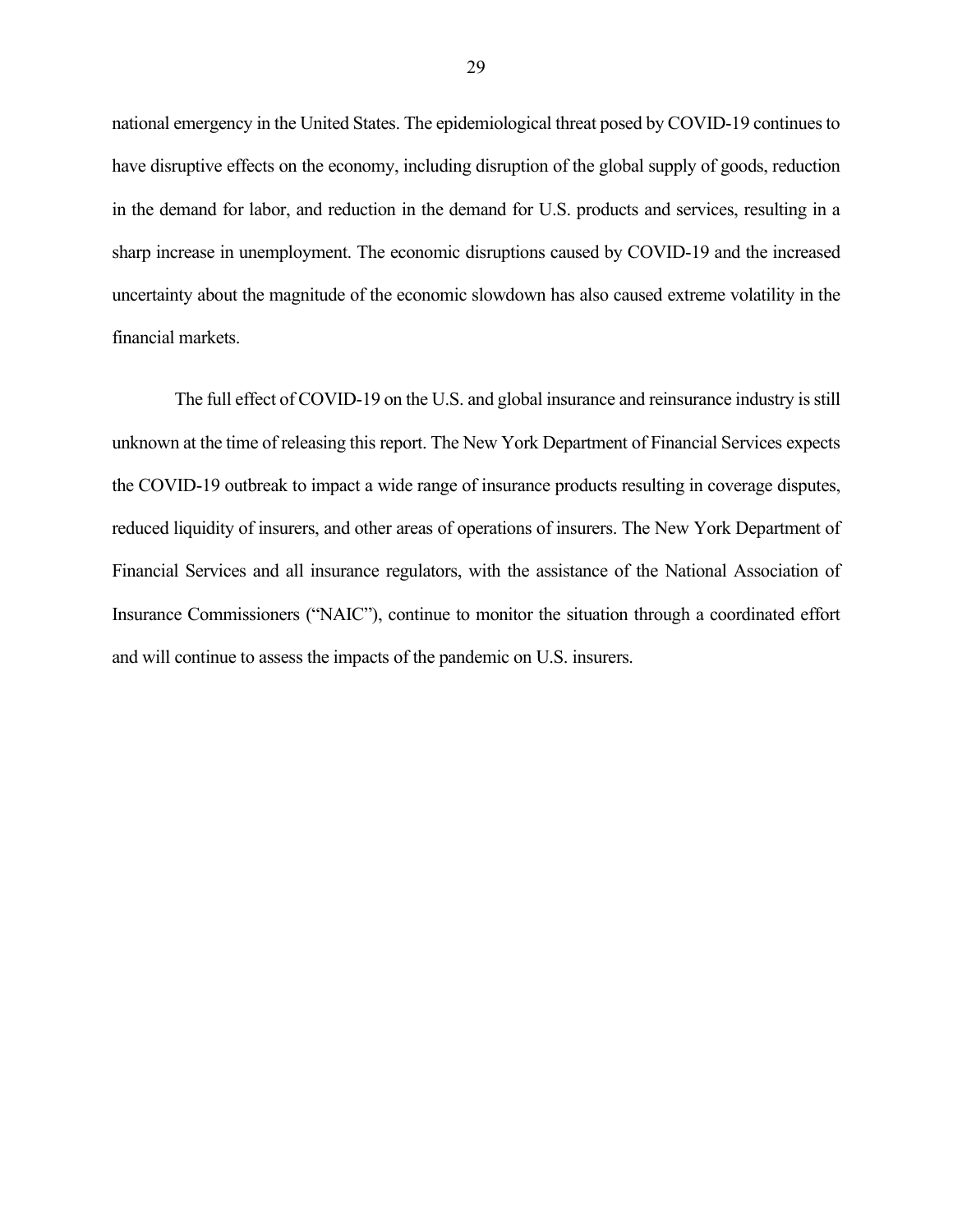## **6. COMPLIANCE WITH PRIOR REPORT ON EXAMINATION**

The prior report on examination did not include any comments or recommendations.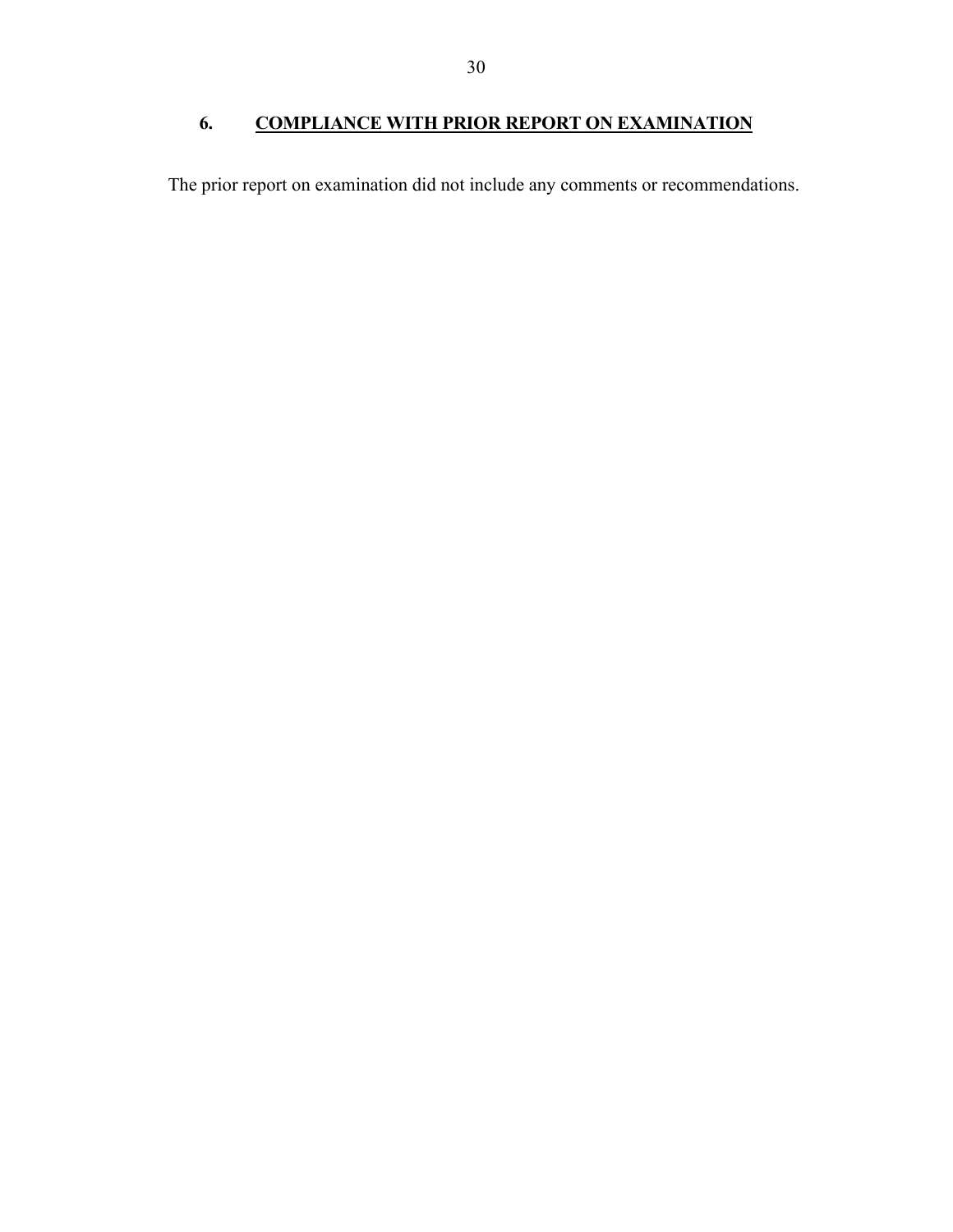### **7. SUMMARY OF COMMENTS AND RECOMMENDATIONS**

#### **ITEM PAGE NO.**

#### A. Holding Company System

It is recommended that the HMO implement practices and procedures to ensure that the superintendent is properly notified of its intent to enter into and/or amend any form of services or costsharing agreement with an affiliated company as required by Section 1505(d) of the New York Insurance Law. 21

#### B. Affirmation of Prior Report on Examination

It is recommended that the HMO comply with Section 312(b) of the New York Insurance Law by obtaining and retaining signed statements from each of its board members verifying that they have received and read a copy of the report on examination. 22

#### C. New York Supplement for Health Maintenance Organizations

- i. It is recommended that the HMO comply with the Part 101.9(a)(2) and (3) of Insurance Regulation No. 164 and file with the Department, its risk-bearing agreements with all the required provisions. 23
- ii. Additionally, it is recommended that the HMO enhance its oversight and monitoring practices and procedures to ensure its ability to obtain the information needed to complete Report #15 Parts A through D of the New York Supplement for each of its health care providers with which it has entered into a risk-sharing agreement. 23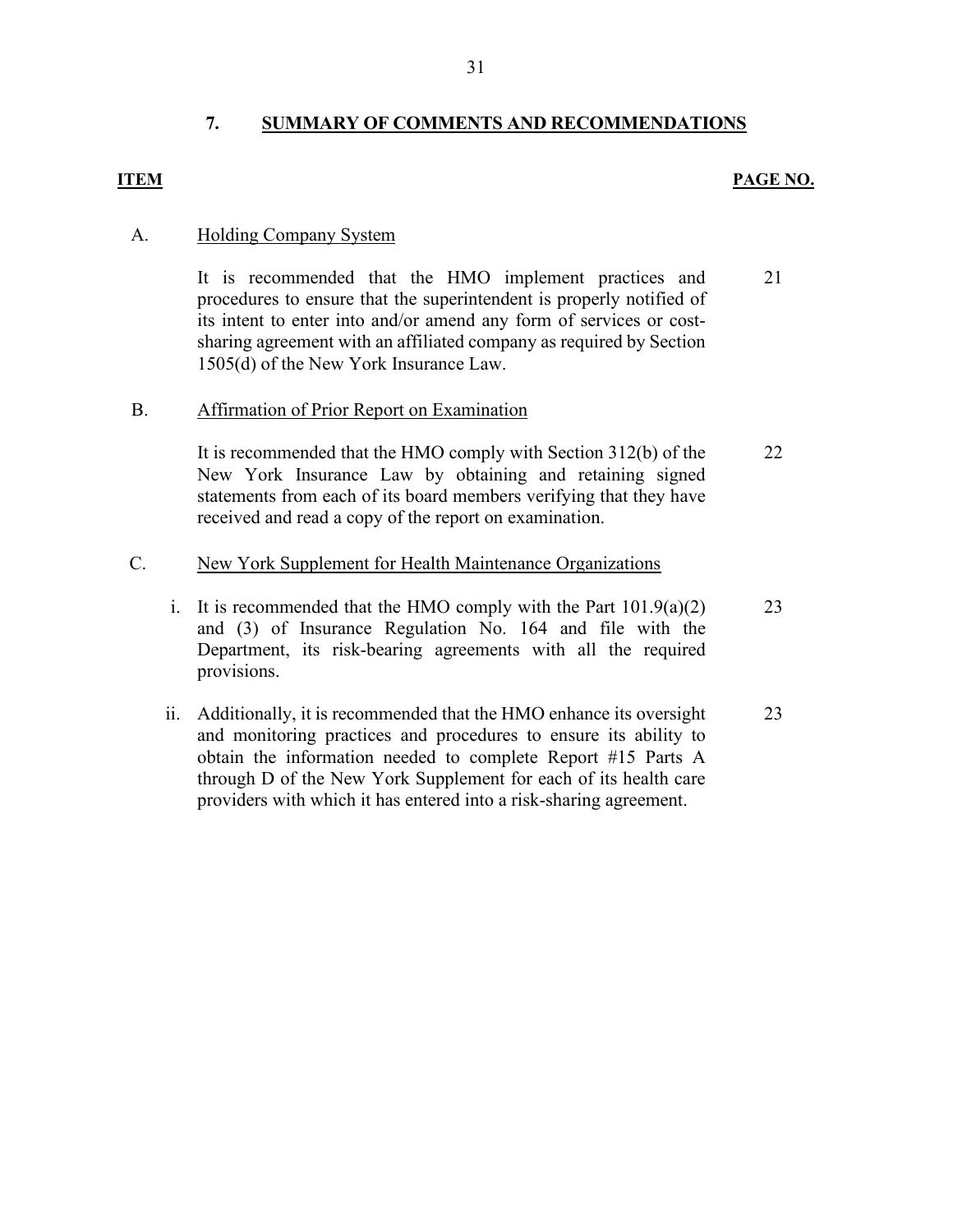Respectfully submitted,

 $\sqrt{S}/\sqrt{S}$ James B. Morris, CPA, CFE

Examiner in Charge

STATE OF MARYLAND )

) SS.

COUNTY OF BALTIMORE )

 $\overline{\phantom{a}}$ 

**James B. Morris**, being duly sworn, deposes and says that the foregoing submitted report is true to the best of his knowledge and belief.

 $\sqrt{S}/\sqrt{S}$ James B. Morris, CPA, CFE

Examiner in Charge

Subscribed and sworn to before me

This \_\_\_\_\_ day of \_\_\_\_\_\_\_\_\_2021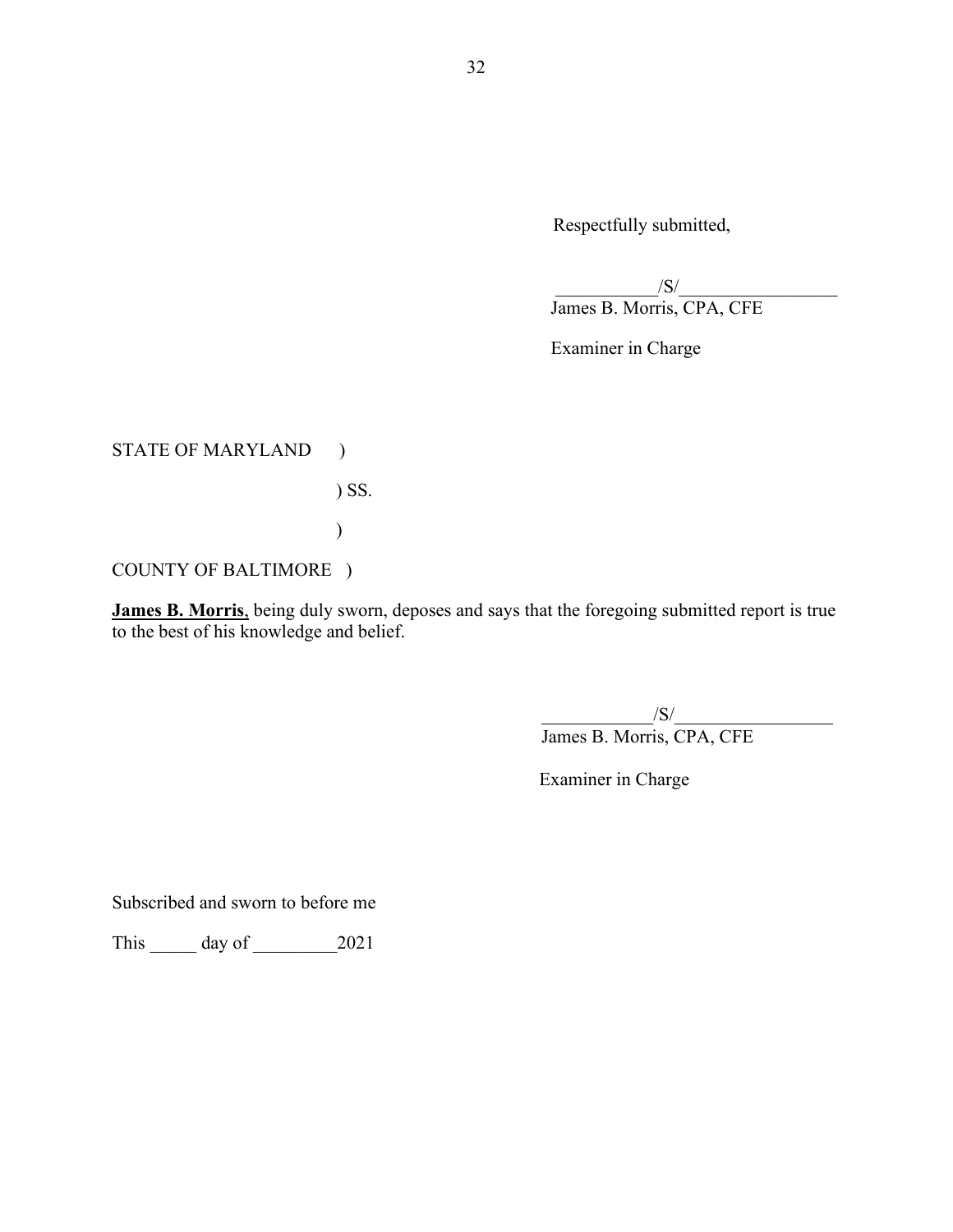Respectfully submitted,

 $\sqrt{S}/\sqrt{S}$ Jeffrey Usher, CFE

Supervising Insurance Examiner

STATE OF NEW YORK )

) SS.

COUNTY OF NEW YORK )

 $\overline{\phantom{a}}$ 

**Jeffrey Usher**, being duly sworn, deposes and says that the foregoing submitted report is true to the best of his knowledge and belief.

 $/\mathbf{S}/\mathbf{S}$ Jeffrey Usher, CFE

Subscribed and sworn to before me

This \_\_\_\_\_\_ day of \_\_\_\_\_\_\_\_\_ 2021